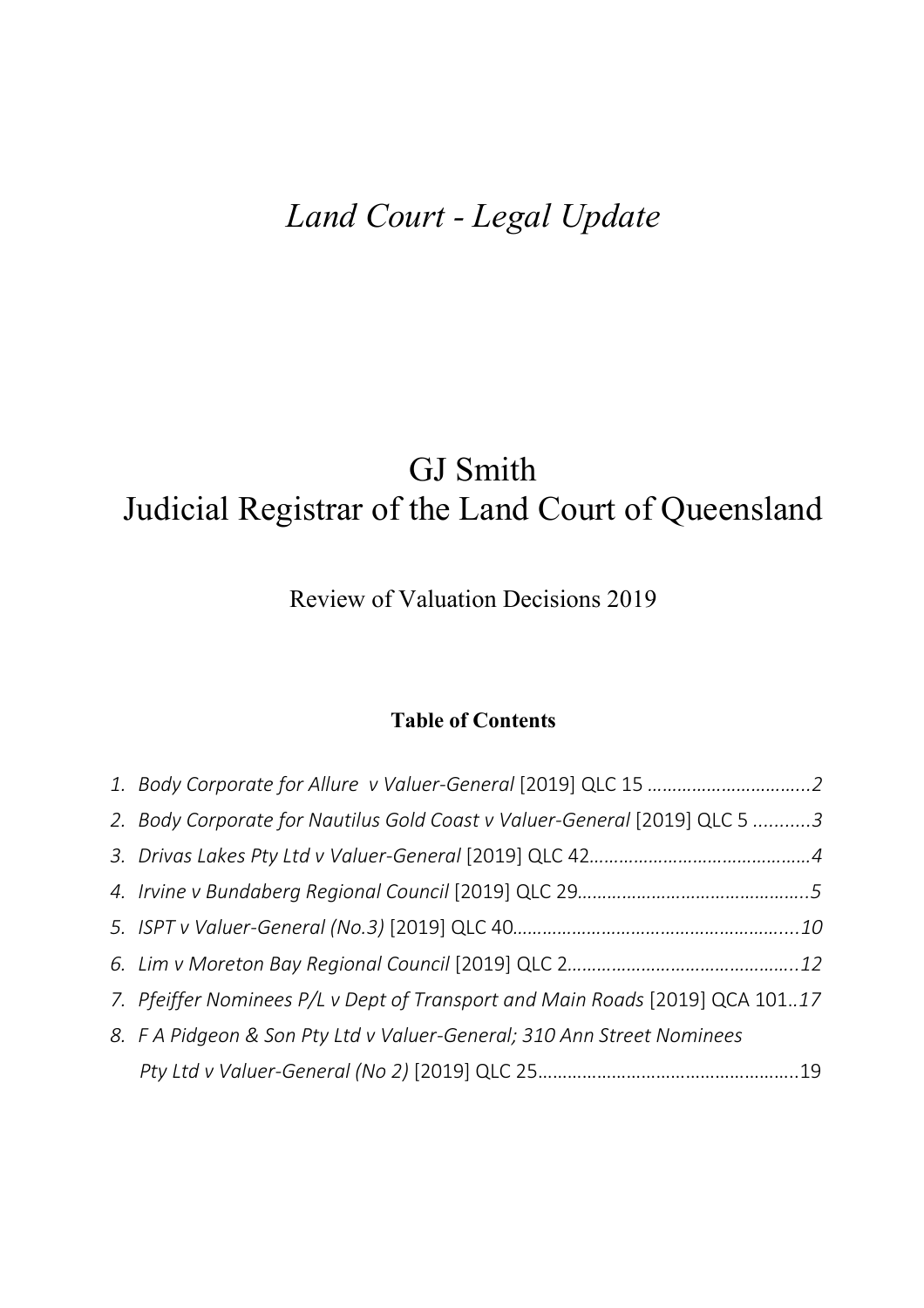# <span id="page-1-0"></span>*1. Body Corporate for Allure CTS 37607 v Valuer-General* [2019] QLC 15

## BACKGROUND

This decision concerns the costs of an interlocutory application by the Valuer-General during an appeal by 'Allure'.

Following the withdrawal of the appeal by Allure, costs were ordered to be determined on the papers following the filing of submissions. The Valuer-General seeks its reserved costs of an application for disclosure. Allure seeks no order as to costs. The Valuer-General asserted that the Court can infer from Allure's decision to withdraw the appeal that it was wholly unmeritorious and caused the Valuer-General to incur unreasonable and unnecessary costs and time.

The Court noted that it is preferable for the Member who determines a contested matter to deal with any questions of costs.

# ISSUE: What is the Court's power to award costs in an appeal against the valuation of land? HELD

- Section 171 of the *Land Valuation Act 2010* (LVA) excludes the operation of both s 34 of the *Land Court Act 2000* (LCA) and r 18 of the *Land Court Rules 2000* (LCR) in an appeal under the LVA. Rule 18 provides the Court may order an appellant to pay costs if it withdraws an appeal without the respondent's consent. A broad discretion is conferred on the Court and r 18 like s 34 of the LCA, is inconsistent with s 171 of the LVA, which constrains the Court's discretion to award costs, except in specific circumstances.
- $\triangleright$  Section 171(2) specifies requirements that must apply before the Court's power to award costs is enlivened. Further, there is a strong presumption against a construction of a rule that would practically negate a statutory provision. To rely on r 18 to make an award of costs would practically negate the effect of s 171 of the LVA. A rule of court cannot be inconsistent with a statutory requirement.

Should the Court award the reserved costs against the appellant?

#### ISSUE: Did Allure fail to comply with procedural requirements?

HELD

- $\triangleright$  The starting point for this application, therefore, is that each party bears its own costs, unless the Court considers any of the circumstances set out in s 171(2) of the LVA apply.
- The Valuer-General asserts Allure did not comply with its duty of disclosure and therefore s 171(2)(d) applies. It relies on the fact that Allure provided amended particulars and a supplementary list of documents on 5 June 2018.
- $\triangleright$  The Valuer-General submits Allure might have avoided the application had it provided an affidavit swearing there were no further documents to disclose. However, Allure was not obliged to do so in the circumstances of this case. Unless ordered by a Court, a party who has disclosed all relevant documents is not obliged to file an affidavit stating documents sought by another party do not or have never existed. The Valuer-General persuaded the Court that there was an objective likelihood that Allure had in its possession some relevant documents. The Court reserved the costs of the application, accepting the submission by counsel for the Valuer-General that the extent of further disclosure would be an important discretionary factor in deciding costs.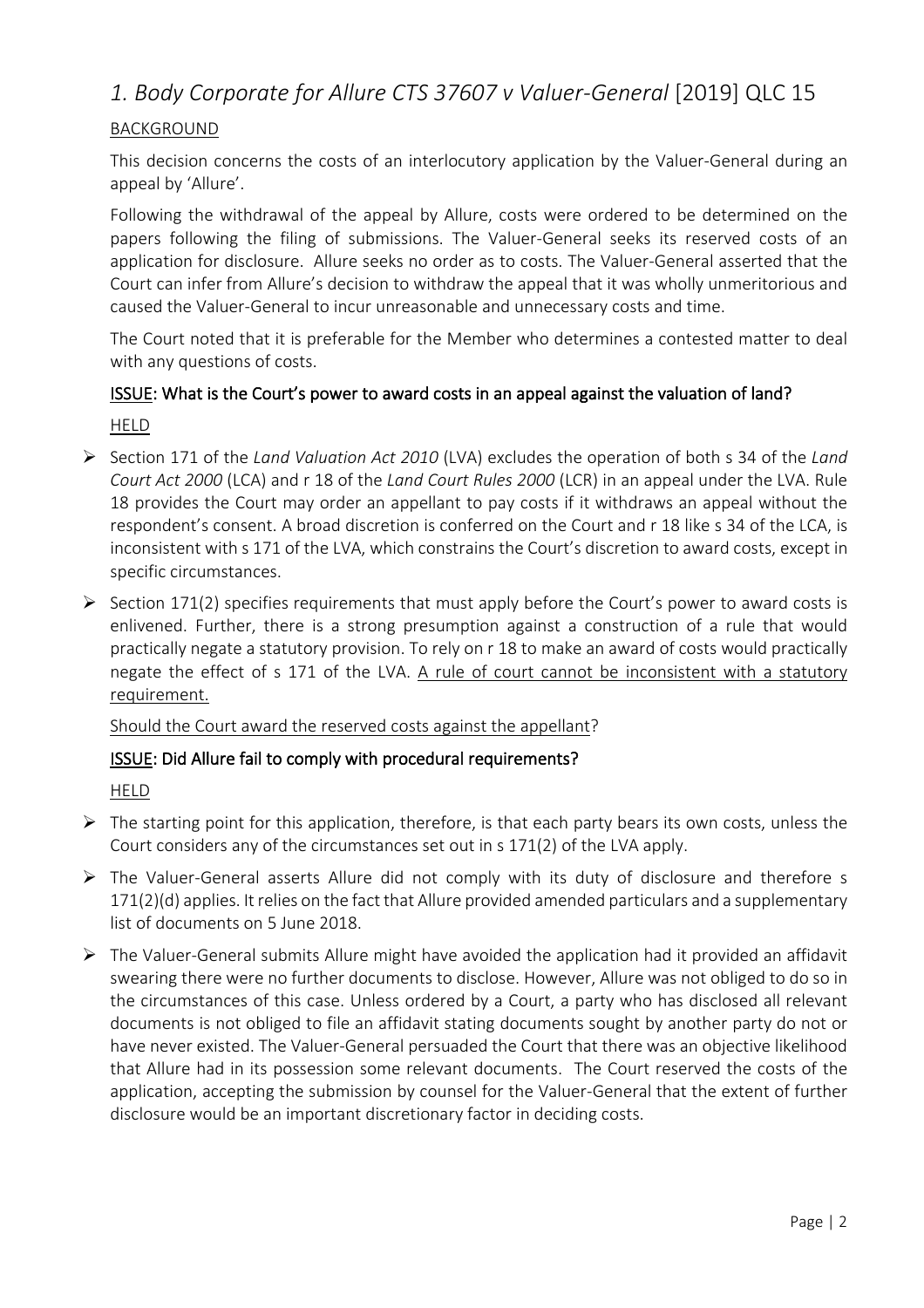<span id="page-2-0"></span> Allure then filed an affidavit confirming it had disclosed all relevant material and the Valuer-General made no complaint in response. No further disclosure resulted from the Valuer-General's application. The Court is therefore not satisfied Allure failed to comply with procedural requirements.

## ISSUE: Did Allure fail to discharge its responsibilities for the appeal?

HELD

- $\triangleright$  The Court should decide whether s 171(2)(f) applies by reference to Allure's conduct in the appeal, not just in relation to the disclosure application. The question is whether the Court should compensate the Valuer-General for disadvantage caused by unmeritorious conduct by Allure in the appeal. (See *Chrismel Pty Ltd v Department of Natural Resources and Mines* re an analogous provision of the *Water Act 2000*)
- $\triangleright$  Six days after the Valuer-General refined its case, Allure took steps to alter its position in the appeal. Both parties refined their cases to add comparable sales for valuing the property. The frequency of these changes is surprising and concerning, given there can be no appeal without prior objection and internal review of the valuation and in cases exceeding \$5m such as this, an independently chaired conference. The Court expects that the parties would fully explore questions such as comparable sales during that conference.
- $\triangleright$  The Court's revised directions regarding statements of facts, matters and contentions and the preparation of expert evidence are intended to focus the parties' minds on such issues as early as possible. In this case, the Valuer-General's further comparable sales, identified in response to the additional sale notified by Allure, seems to have prompted a change in Allure's position. The Court accepts that it then acted promptly in ending the appeal.
- $\triangleright$  The Valuer-General has not contended that the appeal was frivolous or vexatious. Withdrawing the appeal does not indicate the appeal was wholly unmeritorious. The outcome of litigation is uncertain and there can be many reasons why an appellant decides not to pursue their appeal. The Court should not discourage parties from taking and acting on advice about their prospects.
- $\triangleright$  The Valuer-General has not established that Allure did not properly discharge its responsibilities for the appeal.

# ORDERS: 1. The application is dismissed. 2. Each party must bear their own costs of the appeal.

# *2. Body Corporate for Nautilus Gold Coast CTS 5710 v Valuer-General*  [2019] QLC 5

#### **BACKGROUND**

This matter concerns an appeal against the site value of 39 Garfield Terrace, Surfers Paradise as at 1 October 2016. The Valuer-General's issued site valuation was \$12,500,000 but was reduced to \$11,500,000 following an objection by the appellant. The appellant contends that the appropriate valuation of the subject land should be \$10,500,000. The site is approximately 1 km south of Surfers Paradise and comprises 1,154 m<sup>2</sup> of beachfront land. The appellant called no valuation evidence but relied upon the lay evidence of the chairman of the body corporate, Mr G. McIlwain. The respondent called registered valuer Mr P. Smith.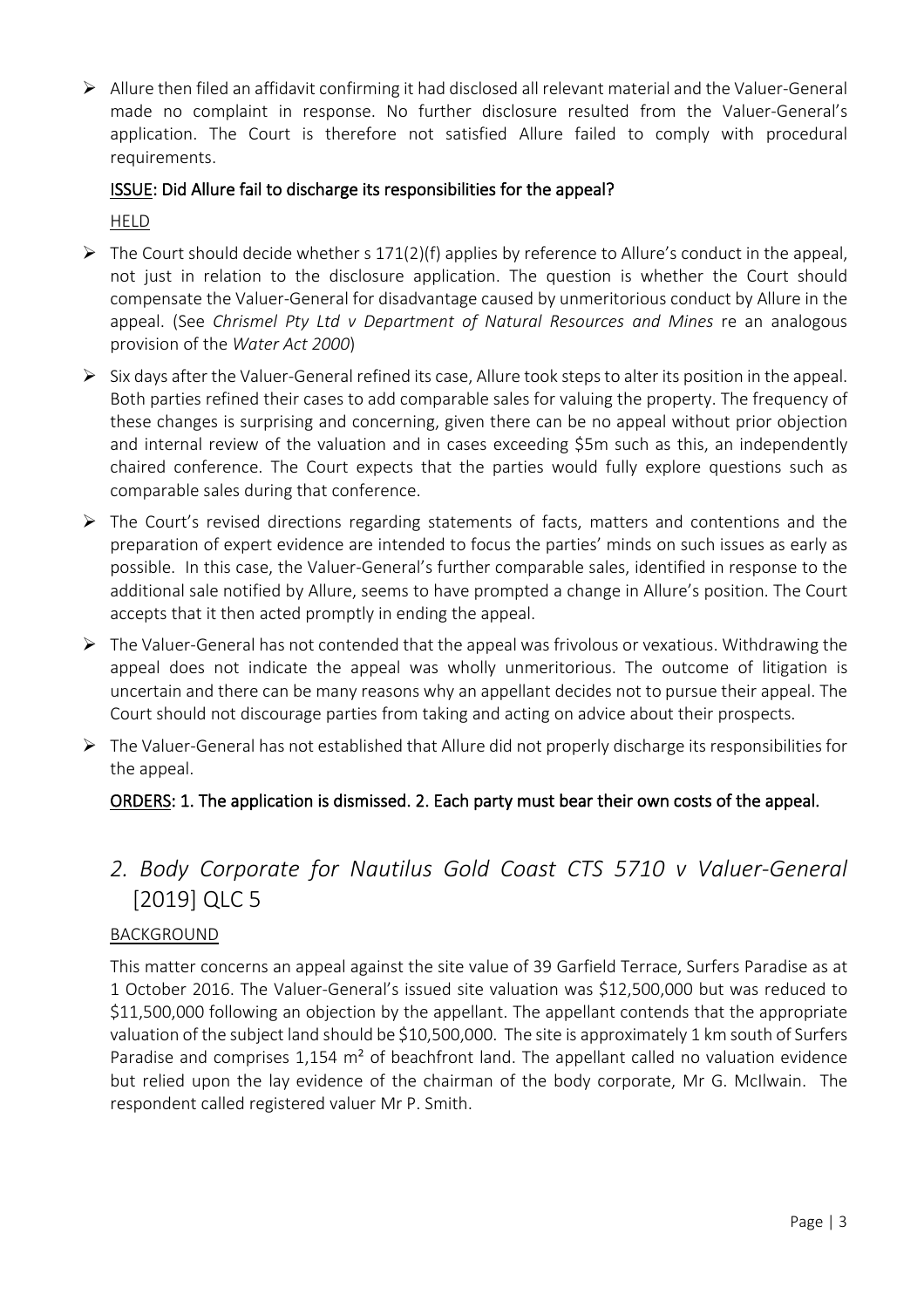## <span id="page-3-0"></span>ISSUE: How should the Court approach Mr McIlwain's evidence?

## HELD

Placed at its highest, the evidence given under oath by Mr McIlwain is to be regarded as informed lay evidence, he not being a qualified valuer. Mr McIlwain is in fact an experienced engineer as was apparent by the professional and didactic manner he gave his evidence to the Court.

## ISSUE: Can the Court accept the appellant's challenge to the mass appraisal methodology utilised by the Valuer-General?

HELD

- $\triangleright$  It is for the Court to determine what value should be ascribed to a particular lot of land, it is not for the Court to rewrite the valuation exercise for an area or an aggregation of individual lots.
- $\triangleright$  No evidence was provided during this appeal which supported the appellant's contention that an error was made in regard to the general factor of 1.44 that was applied to 35 oceanfront properties and that the correct market-based factor should have been 1.35 instead. The Court does not accept that proposition.
- Mr McIlwain has focused too much upon the notion of general market movements influencing the factor adopted for the mass valuation exercise and has placed insufficient focus on the utility of the comparable sales identified by Mr Smith. In so doing, he has failed to discharge the onus to satisfy the Court that the valuation for which he contends is the correct one.

# ORDER: The Court dismissed the appeal.

# *3. Drivas Lakes Pty Ltd v Valuer-General* [2019] QLC 42

# BACKGROUND

This appeal concerns the site value of land situated at Yarrabilba within the Logan City Local Government Area. The land has an area of 9,904  $m<sup>2</sup>$  and as at 1 October 2016 had a site value of \$2,000,000. During his testimony the respondent's valuation expert conceded that the appellant's valuation expert was correct when deducting an amount of \$457,996 in respect of an "Infrastructure Benefit" or "Headworks Credit" when analysing the sale of the subject land. As a result of this concession the difference in valuation opinion was removed and the un-contradicted evidence before the Court became that the site value was \$1,800,000.

## ISSUE: How should the appeal be resolved given the concession by the respondent's valuation expert?

#### HELD

The Court has the task of resolving the appeal before it. The nub of the appeal, once the objection decision is read, is that the decision to leave unaltered the valuation of \$2,000,000 is incorrect. Once the concession was made, what is before the Court to decide had been directly addressed by the respondent's expert. There was then un-contradicted evidence of the correct valuation. The appeal must be allowed, and the value of the land reduced to \$1,800,000.

## ISSUE: Is the question of whether the adjustment that both valuers eventually made was justified an issue that remains for the Court to deal with by providing reasons?

HELD

Once the concession was made, what was before the Court to decide had been directly addressed by the respondent's expert. There was then un-contradicted evidence of the correct valuation. It is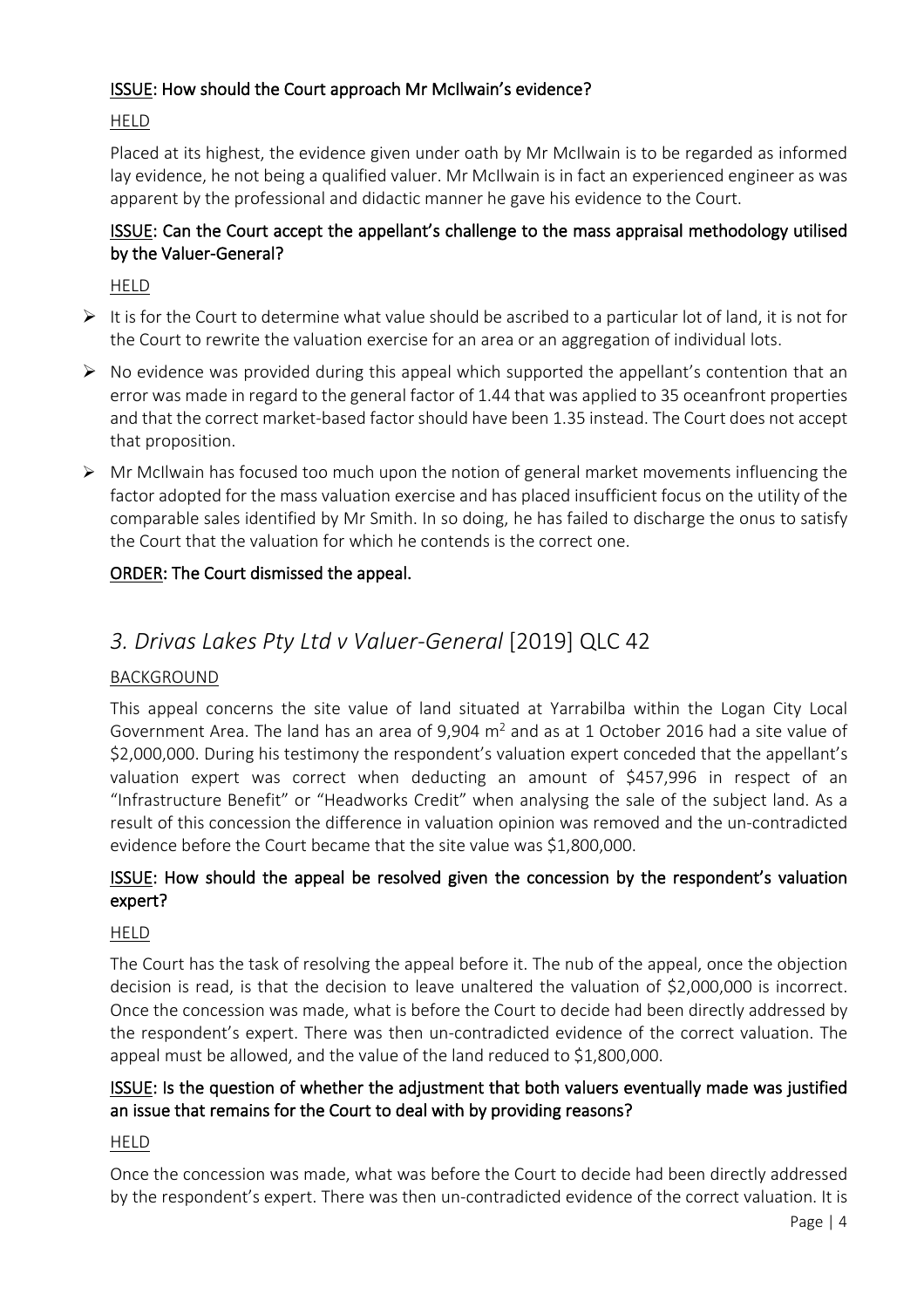<span id="page-4-0"></span>not necessary for the Court to decide what is now a moot point in order to decide the appeal before it. It would not be helpful to express an opinion on it when that is not relevant to the function which, by the Act, the Court is required and allowed to perform. It would be of no utility to express a view, especially where it would be made in the absence of any contrary submissions. This appeal has been resolved in favour of the appellant in a way such that it is not now a suitable vehicle to resolve the previously existing legal point. The Court will not express an opinion which essentially amounts to advice on a question not in issue in the appeal before it.

# ORDER: The Court allowed the appeal and determined the site value of the land at 5-27 Wongawallan Drive Yarrabilba as at 1 October 2016 to be One Million Eight Hundred Thousand Dollars (\$1,800,000).

# *4. Irvine v Bundaberg Regional Council* [2019] QLC 29

## BACKGROUND

In 2016, the Bundaberg Regional Council resumed the land on which the skating rink / caretaker's residence was located. Mr Irvine (the claimant) acquired his interest in the skating rink by the transfer of a lease in 2002 for \$60,000.

The skating rink (constructed in 1979) is a steel beam and concrete block commercial structure. The caretaker's residence is a cavity brick three-bedroom dwelling attached to the rink. The claimant undertook a full renovation of the property on acquisition. The lease was for an initial term of 40 years at an annual rent of one dollar per year payable. The initial term was due to expire on 30 June 2019. The claimant had an option for a further term of 30 years at an annual rent of \$100 per week, adjusted for the present value by a formula provided for in the lease. The experts agree that the current weekly rental, if the option had been taken up, would be \$488 per week.

The accounting experts agreed that the business had no market value and the only thing that could be valued was the balance of the lease plus the option. The valuation experts therefore had a unique task before them and approached the task by using the profit rent methodology.

The Court noted that the methodology is explained in *The Minister v NSW Aerated Water and Confectionary Co Limited:*

*"the compensation payable to the tenant, in respect of the mere value of the tenancy itself, is regulated by the considerations stated in Cripps on Compensation, p. 101. The learned author (now Lord Parmoor) says:- It "depends on the difference between the actual rental paid by him and the improved annual rental that the property is worth. This difference must be multiplied by the number of years' purchase at which the tenant's interest should be valued. This will be determined by the character of the property and by the length of the term or tenancy." The capitalized value of the tenant's interest is the value to him…*

*…As to what is the best rent the property is worth, consistently with the terms of the lease, that must be tested by what Lord Dunedin in the Cedars Rapids Cods Case termed "the imaginary market which would have ruled had the land" (here the term) "been exposed for sale" at the moment of notification.*

*The supposed competition in this market will determine the best rent procurable*"

The valuers agreed that only three of the leases are relevant re calculating the profit rent of the skating rink:

1. Bundaberg Indoor Sports Centre - Issues - Comparability of improvements (superior to subject); location (not influential). Lease Option - Sale 5 year lease no options - risky or limited risk?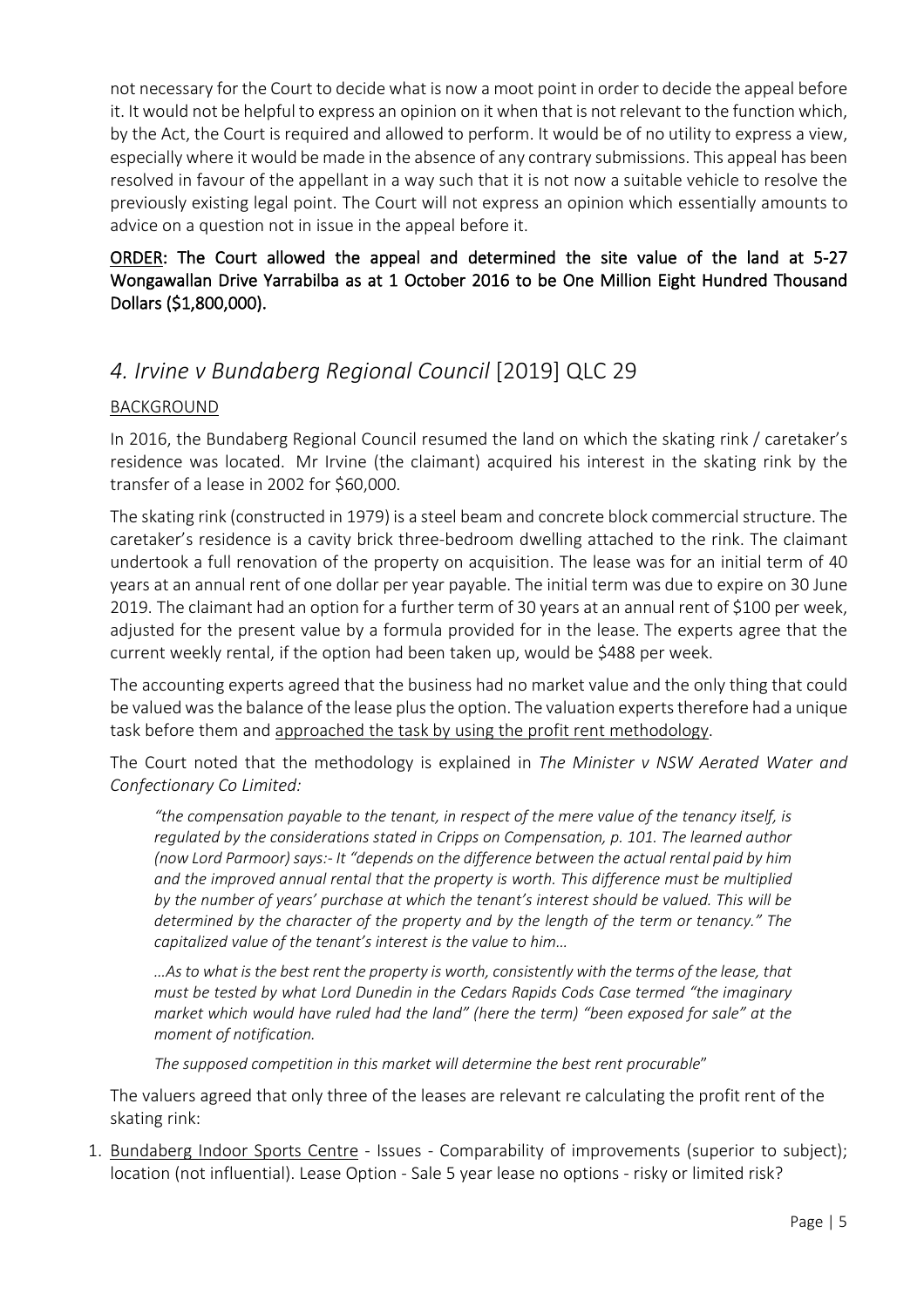# HELD

Overall, the Bundaberg Indoor Sports Centre is a newer building with better facilities and is a superior property with superior leasing potential.

2. FlipOut Indoor Trampoline Sports - FlipOut is located in a light industrial complex on the fringe of Bundaberg city. The current rent equates to \$56.31/m2. Both valuers considered the FlipOut building to be superior to the subject property. The council's valuer identified that FlipOut has disabled toilet facilities, roller door access, mercury vapour lighting, an internal two-level office and ducted air-conditioning. He considers the premises presents to a very high standard.

The claimant's valuer believes that the rental potential for this property is depressed due to local market perceptions re flooding. The council's valuer accepts the complex has some flooding issues but considers this would have been factored into the rent negotiation in 2016, after the flooding and after flood mitigation work was done by Council.

The council's valuer identified that the lessor provided a rent-free incentive equivalent to \$6,250 (6.9%) and considers a deduction of 6.9% should be applied to the base rate of that when comparing rentals (legal reps agreed reduction =  $$52/m<sup>2</sup>$ ). Valuers agree that parking at FlipOut is superior to the subject property.

3. Gymfinity Gymnastics- The claimant's valuer initially calculated the rent for Gymfinity as at the date of acquisition at \$78.43/m<sup>2</sup>, but later revised his assessment to \$71/m<sup>2</sup>. The council's valuer considers that the true rental for this property (including the mezzanine) is  $$53/m<sup>2</sup>$  because the initial rent for the property was struck on the basis that the lessor would provide the entire fit out, all air-conditioning and upgraded bathroom finishes. The rent was adjusted down in 2017 because the escalation clauses resulted in an unsustainable rent. Further, Gymfinity is only liable for 50% of council rates. Both valuers agree that Gymfinity is superior to the subject property. In particular, the Council's valuer notes that this property is near new and does not suffer the maintenance issues of the subject property.

Other skating rink rental evidence – The claimant's valuer provided, but did not rely on, details of skating rink venues in other locations.

#### HELD

The Court is not persuaded that the rent payable by other skating rinks in other locations assists in determining the commercial rent. To the extent that the claimant's valuer used information from skate rinks in other cities and towns to support his primary view, it is unhelpful.

# ISSUE: Rental comparability with the caretaker's residence – The claimant's valuer added \$240 per week for the 3BR caretaker's residence attached to the skating rink to his calculation of commercial rent, after comparing it with other residential properties in Bundaberg (the rent being charged was well below market rate).

# HELD

These properties are very different and provide no basis for a comparison i.e. new, well-maintained, in residential areas, not co-located with a commercial property. The Council contended that the use of the caretaker's residence is proscribed by the city planning scheme. It can only be used in connection with any other use conducted on the same parcel of land. Therefore, it cannot be rented on a stand-alone basis.

#### HELD

Given the restrictions re occupation of the caretaker's residence, the Court is not inclined to add the potential rent of the residence into an assessment of the commercial rent.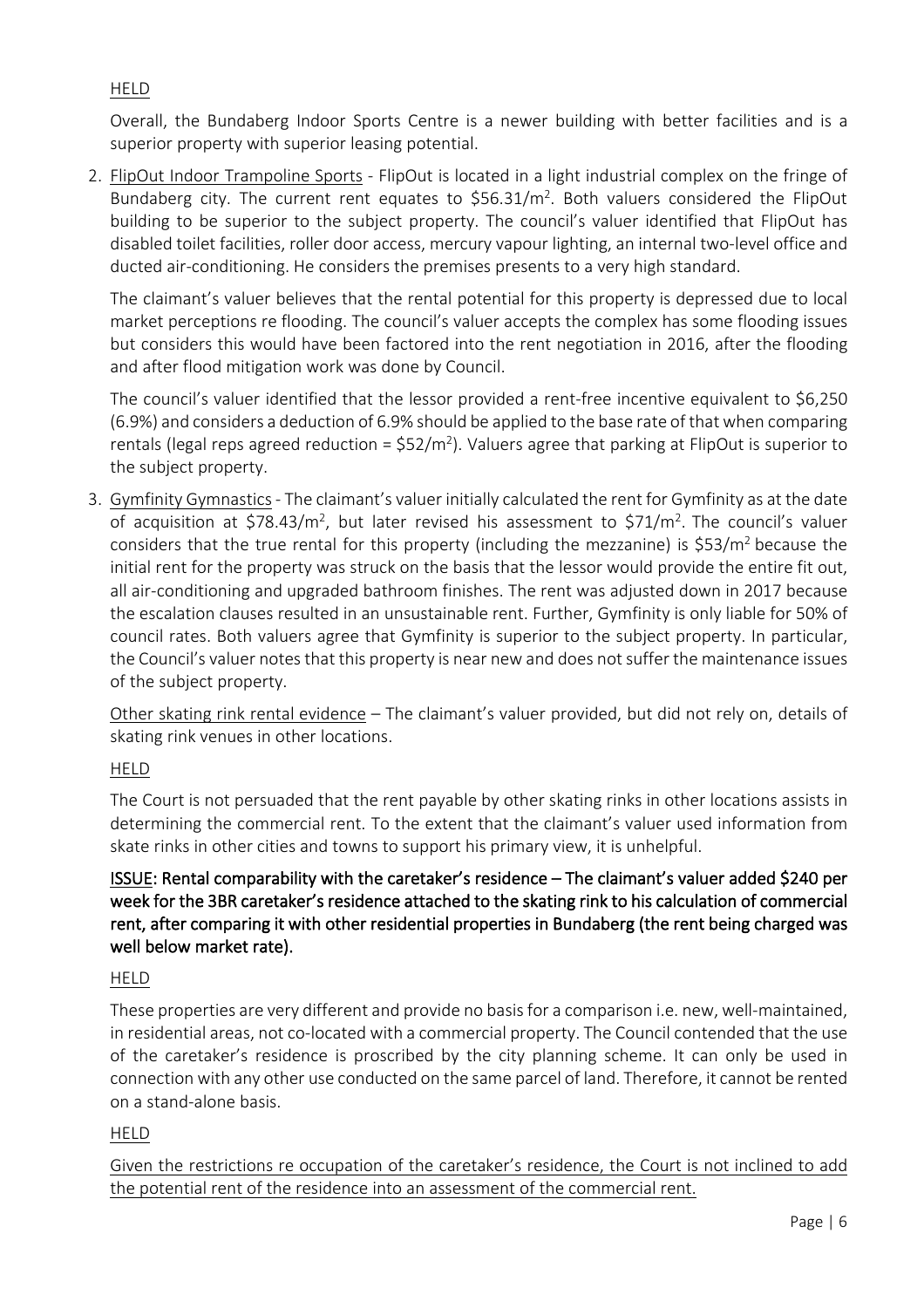#### ISSUE: Did claimants valuer in effect approach the valuation as a calculation of commercial rent for alternative premises?

**HELD** 

- $\triangleright$  It is apparent from the evidence, that the claimant's valuer was valuing a commercial property with the tenancy that was used for fitness or recreation purposes and not valuing a property the only use for which was for a skating rink or recreational purposes and which was built specifically for that purpose.
- $\triangleright$  The comparative premises he analysed had significant differences from the subject property. The comparators could be subject to other uses compatible with the local government zoning. The subject lease contained a covenant not to use or permit to be used the demised land and the premises erected thereon or any part thereof, for any purpose other than that of a skating rink or any other suitable sporting activity without the consent of the lessor first being obtained, provided always that such consent shall not be arbitrarily withheld in the case of any sporting or social activity which can be reasonably conducted on the premises.
- $\triangleright$  The subject site was built specifically for use as a roller-skating rink, and to convert it for other uses would have required great expense. However, the comparison properties relied upon by the claimant's valuer were not purpose built and could be readily modified to accommodate other uses. The claimant was required to keep the building in good and tenantable repair and was also responsible for structural defects in the building. The claimant's valuer did not take into account the additional obligations of a lessee of the subject premises when considering the comparators. Costs that would have been far more than for a commercial tenancy in a new, or near new, light industrial building (subject needs a new roof, painting and rink needed re-surfacing).
- $\triangleright$  The Court is unable to accept the claimant's valuers view that an appropriate base rent for the subject is \$50/m<sup>2</sup>. To do so would ignore the significant differences between the subject property and the comparable leases, and the fact that the subject premises was in all ways inferior to the closest comparable property, Bundaberg Indoor Sports Centre.
- $\triangleright$  The council's valuer stated that he could not reliably calculate a profit rent but undertook the exercise and arrived at  $$30/m^2$ . His reduction was for the subject's physical condition assessed on a "net effective basis (i.e. post allowance for incentives)" for the residual of the term certain.
- $\triangleright$  The claimant's valuer was critical of \$30/m<sup>2</sup> as he was unaware of any commercial properties in Bundaberg available at that rate. The exercise the valuers and the Court have to undertake, is not to observe the state of the rental market in Bundaberg but to put a value on this lease as it exists over this property. This confirms the view that he was valuing the market rather than the subject property.
- $\triangleright$  The council's valuer factored in the incentives when considering the comparable properties. The Court cannot see why those incentives should be factored in again. The Court accepts that there should be some discount for the difference in the physical condition of the buildings and the effect that will have on the obligations under the "make good" clause. The make good figure of \$60,000 is analogous to, and probably more than, the fit-out cost for Gymfinity. The council's valuer did not provide a precise methodology for reducing the net rental to  $$30/m<sup>2</sup>$ . The Court considers on the evidence that this figure represents the better assessment of the commercial rent of the two valuation experts.
- $\triangleright$  The further reduction that was contended for on the basis of the peculiar terms of the lease is not accepted as the Councils valuer has acknowledged that the discount to  $$30/m<sup>2</sup>$  already takes this factor into account. The claimant is entitled to \$105,000 compensation for loss of the balance of the initial term.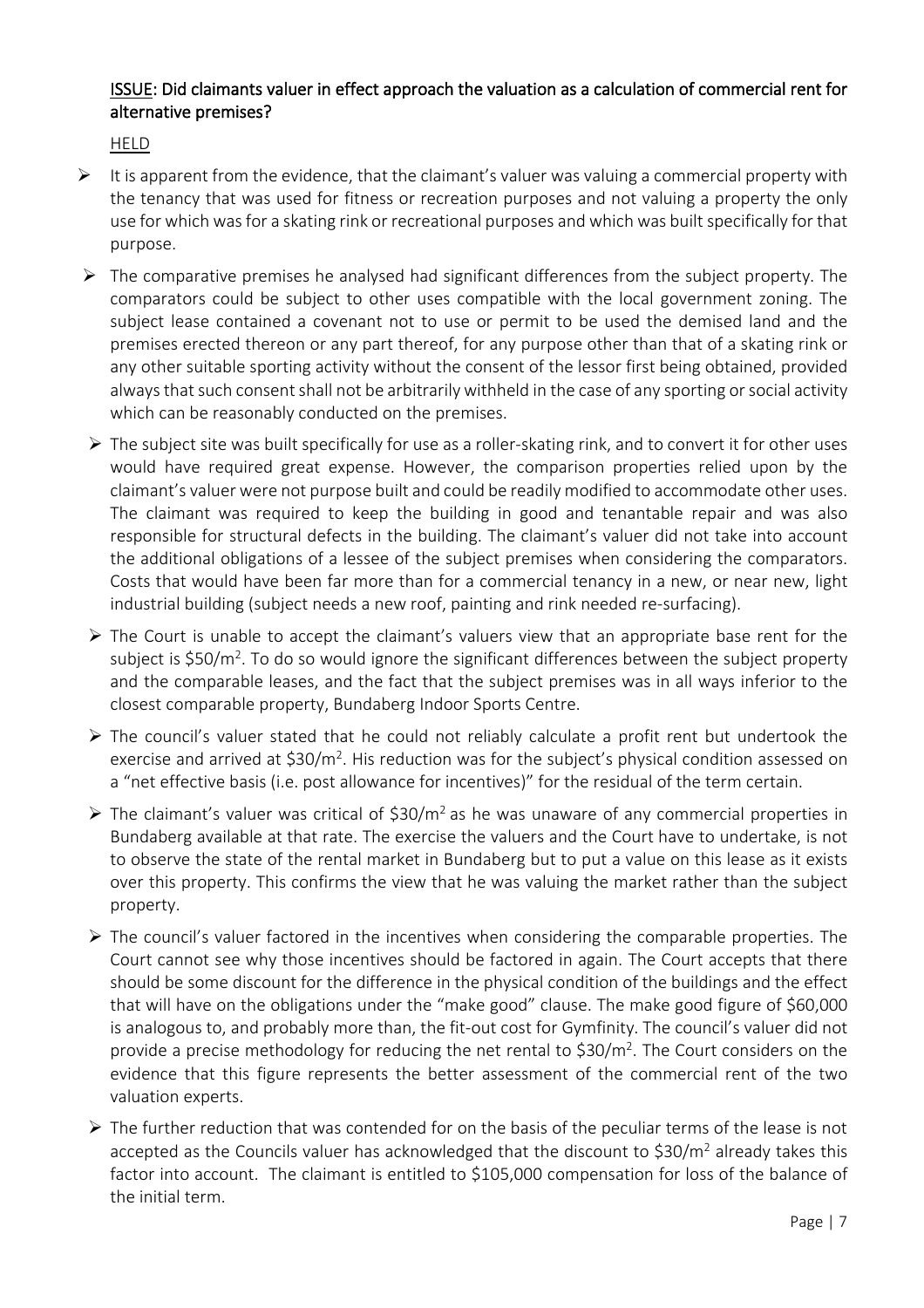$\triangleright$  Discount Rate 7.5%; Skating & associated area, Rate per annum (net) \$30/m<sup>2</sup>.

## $\triangleright$  ISSUE: The residual value of the option.

The valuers agree that weekly rent for the option period is \$488 per week. The claimant's valuer maintains that the profit rent for the option period should be calculated on  $$50/m^2$ , minus the actual rent payable, plus a factor for inflation and then minus a factor for risk, giving a figure of \$400,000. (Spreadsheet Annual market growth 2%, 3% & 4% per decade less rent actually paid then NPV 20% higher rate for risk).

#### THE COURT NOTED

- The determined rate was  $$30/m<sup>2</sup>$  not  $$50/m<sup>2</sup>$ .
- $\triangleright$  The % increases were not reflective of market growth and would be uncommon if "review to market" wasn't included. Projected market growth over term of option goes from a profit rent of \$82,230 in 2019 to \$195,495.82 in 2048. An extraordinary increase of 138% given the commercial leasing market in Bundaberg had been flat since 2013.
- The discount rate of 20% had not taken account of capital expenditure and maintenance.
- $\triangleright$  The claimant bought this lease in 2002 for \$60,000. At that point there was 16 years at an annual rent of \$1 plus the option. A transfer of lease from the claimant to a third party executed in October 2002, stamped in early 2003, showed the consideration for the transfer as \$97,000. The transfer did not occur but the document was tendered to show what a willing purchaser might be prepared to pay for the leasehold interest. At that time, there was 15 years left on the balance term at an annual rent of \$1. By November 2016, a prospective purchaser had only 2 years and 9 months to take advantage of an annual rent of \$1. Because there was less time to exploit the profit rent potential, all other things equal, it must be that the value of the lease had decreased substantially over that time.
- Both valuers explored the "business" potential of the subject premises. The council's valuer used the business potential to test the economic feasibility of any market rent assessment. The Court considers that was a prudent application of a reality check. Did the profit rent calculation actually reflect the market, given the financial performance of the permitted use? He also looked at the profit rent "in the classic sense of a capitalisation approach" and identified the risk inherent in purchasing the lease.
- $\triangleright$  Taking the comments of the council's valuer into account, a figure of \$117,000 for the whole of the lease is realistic for the whole lease period for the chance of an improved return on investment. If it is assumed that a willing purchaser knows the potential income for the balance period is \$82,500.60, that purchaser is paying an extra \$34,500 for the chance of capital gain or the ability to improve the income plus the opportunity to take up the option. Given the constraints of the subject lease, the premium seems more than generous, particularly as the actual income was generated with no labour expenses at all. The claimant told the Court that the only way to increase revenue was to operate 7 days per week, and a skating business is much more marginal once it is paying more than a peppercorn rent.
- $\triangleright$  If the claimant was not prepared to pay \$400,000 for the option to lease in 2002, it cannot be worth that now. I assess the value of the option at nil.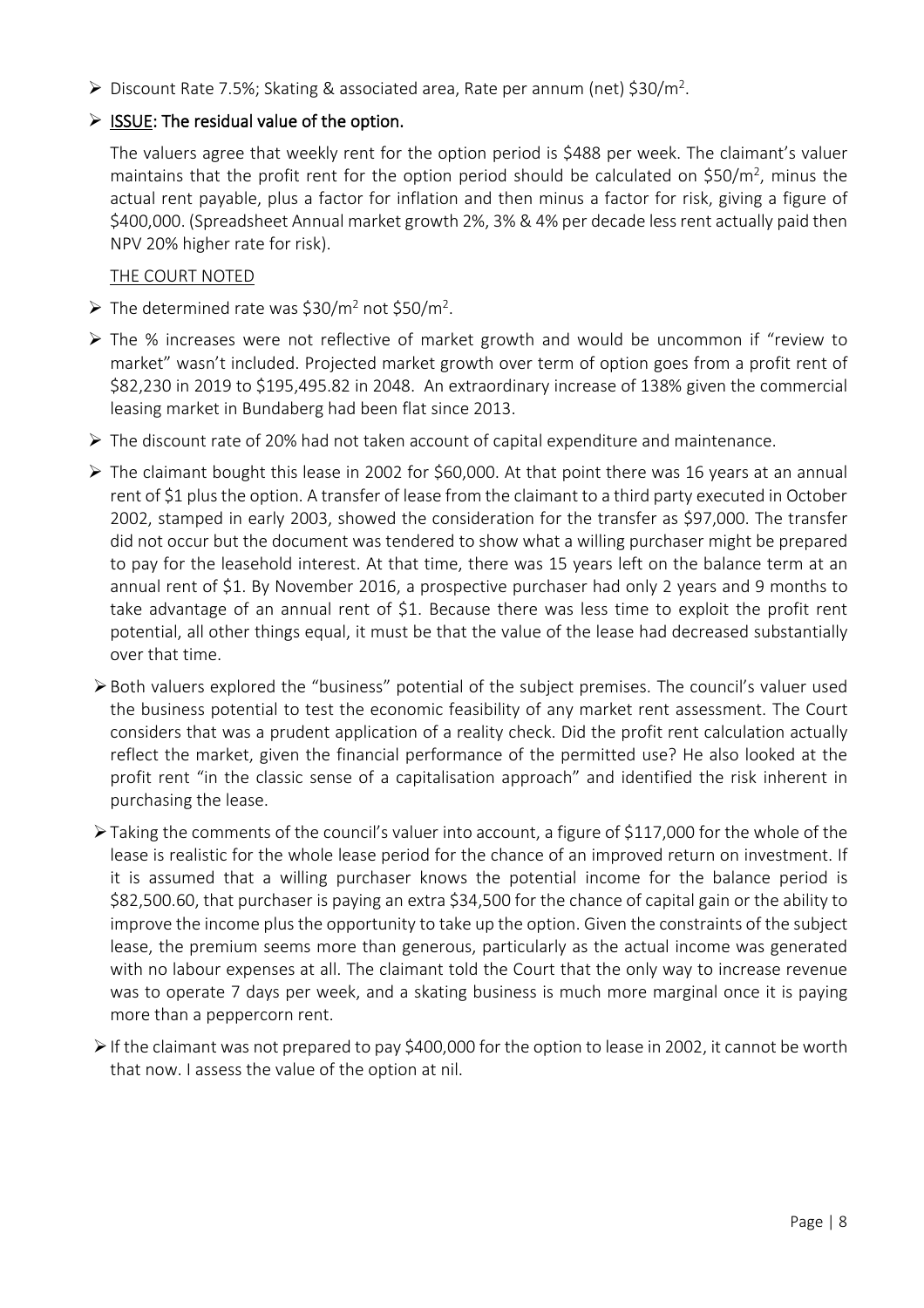#### ISSUE: What costs should be included as "disturbance"?

#### THE COURT NOTED

*"The matters that fall within "costs attributable to disturbance" are set out in s 20(5) of the ALA. They include costs reasonably incurred or might reasonably be incurred relating to the use of the land taken, an amount reasonably attributed to the loss of profits and other economic losses and costs reasonably incurred that are a direct and natural consequence of the taking of the land".* 

#### ISSUE: Loss of profits.

The skating rink had made a profit since 2012 and the claimant's valuer calculated the loss of profits at \$30,000 per annum for two years and nine months being \$82,500.67.

#### HELD

*"The profit rent approach assumes that Mr Irvine has a lease interest of some value to a prospective purchaser. Once the purchaser acquires the lease, then Mr Irvine is not operating the business and his income stream from the business ceases. If I were to give Mr Irvine compensation for loss of profits for the balance term, I would be giving him double compensation. Mr Irvine is not entitled to claim loss of profits for the balance of the term."*

#### ISSUE: Relocation Costs.

The Council contended that, because the business had no value, there was no justification for compensating the claimant for the cost of relocating the business. *Horn v Sunderland Corporation* and *Commonwealth v Milledge* were cited as authorities for the proposition that compensating the claimant for both profit rent and disturbance costs would result in double compensation. Both cases referred to, involved situations where the landowner was not using the subject property for its highest and best use. In *Horn v Sunderland Corporation,* the Court stated that the landowner was "asking to be compensated, not for any work real pecuniary damage, but for the loss of the opportunity to indulge in its idiosyncrasy". In *Horn v Sunderland Corporation,* the landowner was claiming the cost of purchasing alternative land.

#### HELD

Whether or not anyone else thinks it is a sound business proposition to continue with a skating rink in Bundaberg, the claimant was entitled to relocate the business and, because relocation was only necessary because of the resumption, he was entitled to be compensated for the relocation costs. The Court awarded \$26,000 in respect of the following items:

Advertising to advise of relocation \$5,000 External signage at new premises \$5,000 Safety compliance signage \$1,000 Additional lighting for skate areas \$3,000 Lighting protection covers \$1,000 Communications (phone, internet, etc) \$1,000 Power upgrades \$5,000 Security lighting \$1,000 Security systems (cameras, etc) \$4000.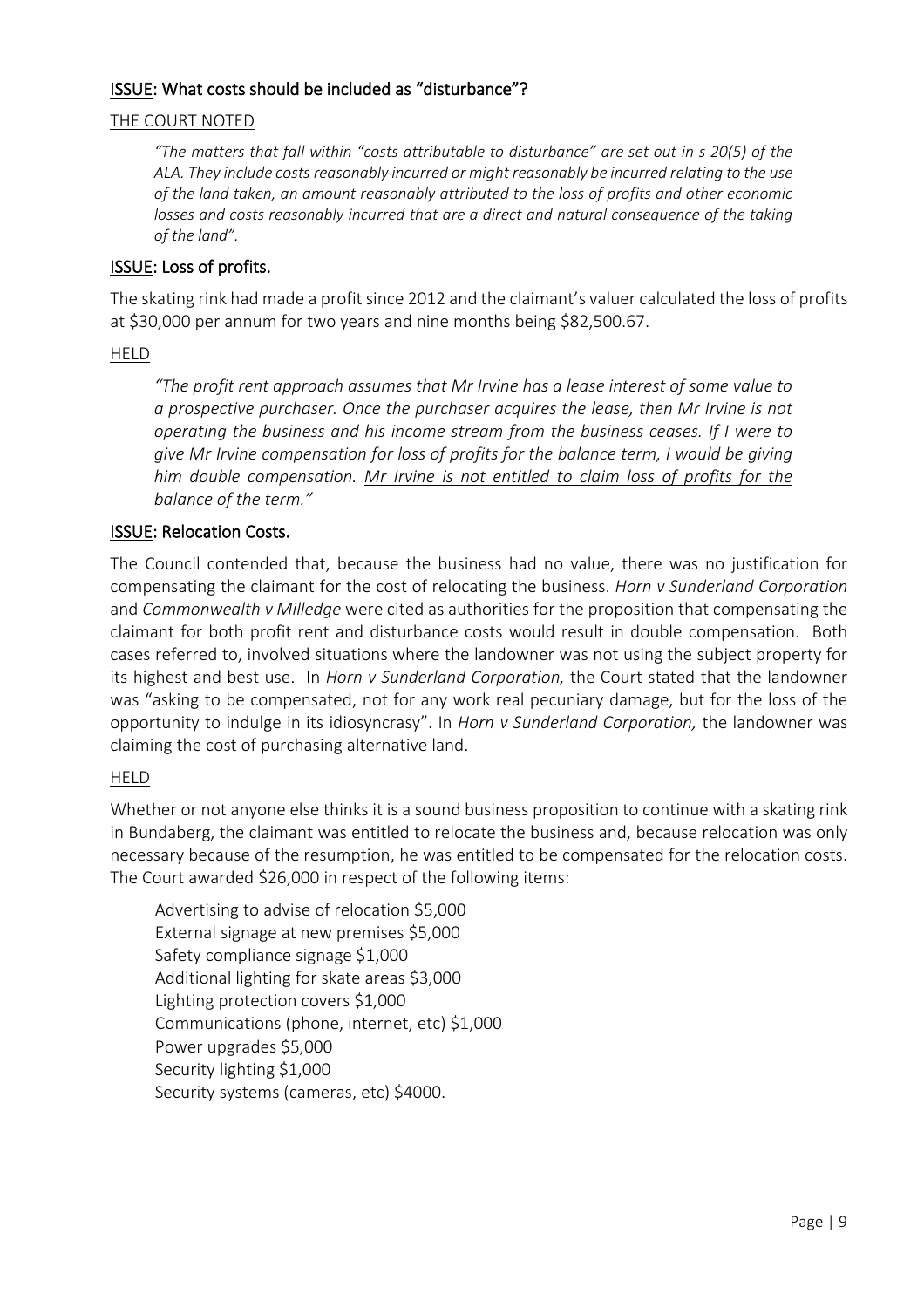<span id="page-9-0"></span>In respect of internal construction, the following items were allowed after a deduction of 30% deduction (enhancement):

Claim Compensation Construct DJ console \$10,000 Construct First-Aid room \$3,000 Construct skate hire/sales, repair, admin, etc \$5,000 Construct and fit-out canteen area \$10,000 Construct games/party room \$5,000

An amount of \$108,000 in respect of floor re-finishing was declined as the existing floor required re-finishing due to its condition and floor marking was also disallowed as it was a necessary incident of floor re-finishing. These items were not supported by specific quotes but were compiled by the claimant's valuer using his experience/life skills and were accepted given their modest amounts. The claimant was also awarded \$27,500 costs of claim plus interest.

# *5. ISPT Pty Ltd v Valuer-General (No 3)* [2019] QLC 40

## BACKGROUND

The appeal concerns the site value of 3,365  $m^2$  of land situated at 170 Queen Street, Brisbane City with dual frontage to Adelaide Street. The respondent valued the land at \$59,500,000 as at 1 October 2015 without having determined its highest and best use. The land, which was impacted by easements, was substantially improved and had a heritage listed façade situated at the Adelaide Street frontage. Given the absence of suitable sales both valuation experts relied on the sale of the subject land, which sold improved as Broadway on the Mall in July 2011 for \$62,500,000.

## ISSUE: What was the consequence of the site value of the subject land issuing without a highest and best use of the land having been decided?

HELD

This was an error since the highest and best use must be identified before embarking on the process of ascertaining and considering comparable sales in order to determine the site value. A consequence of this is that the objection decision process suffers from the same error as the process which led to the issued site valuation.

# ISSUE: Did these errors demonstrate that the appellant has discharged its onus of proving that the decision on objection was wrong?

HELD

It is not enough to show that the issued valuation and objection decision process were conducted erroneously. The Court's first step is to determine if "the evidence in its totality" shows that the onus of proof has been discharged.

## **ISSUE:** Was the Valuer-General's amendment of the site value pursuant to s 163 of the Land Valuation Act 2010 (the Act) from \$53,000,000 to \$52,500,000 proof that the valuation was excessive and the objection decision wrong?

#### HELD

The respondent's amendment under s 163 of the Act does not assist the appellant as s 163(4) provides that, in circumstances where the appellant does not accept the amended valuation, the valuation as amended is taken to be the valuation appealed against.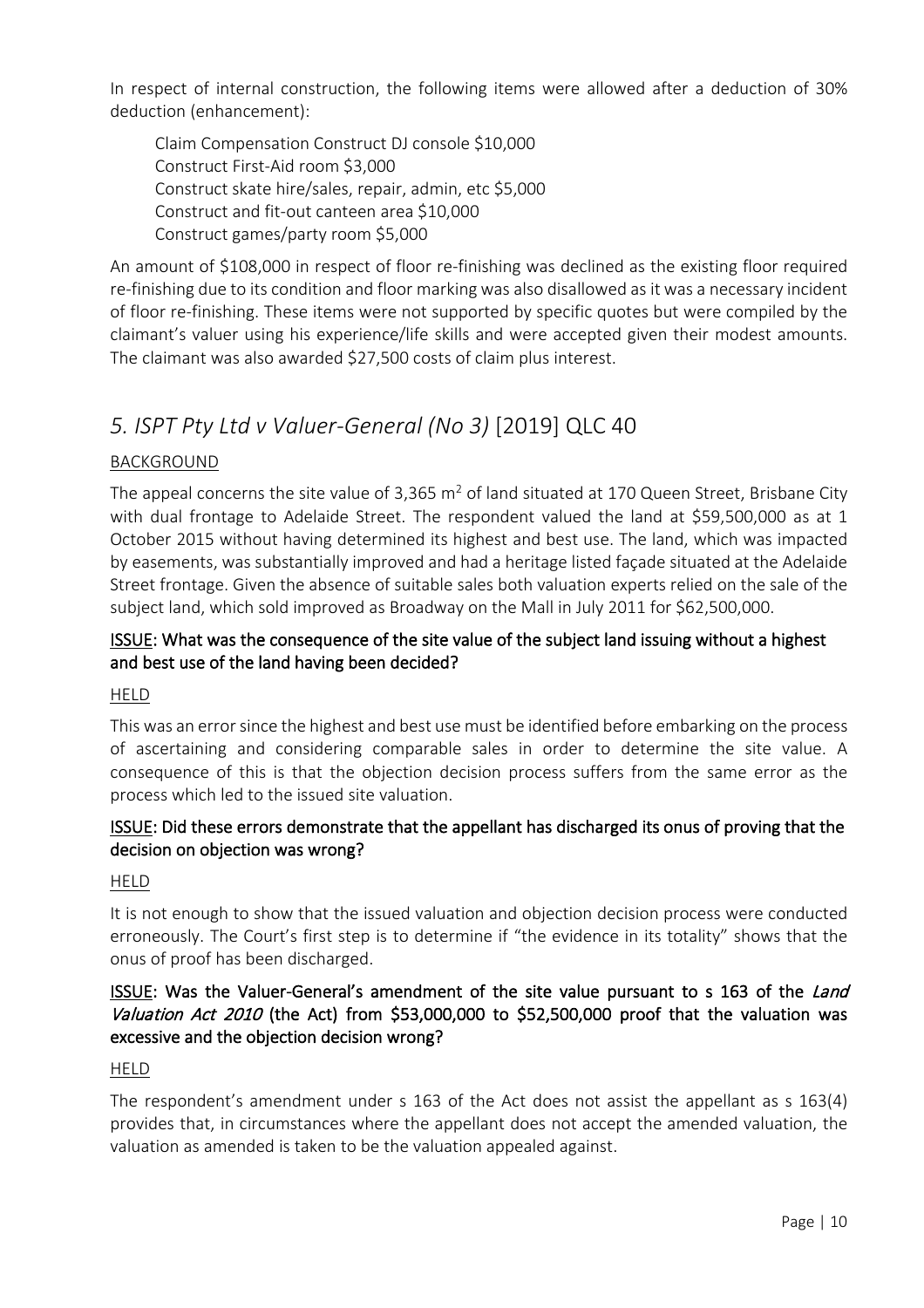## ISSUE: What was the highest and best use of the land at the date of valuation?

#### HELD

The highest and best use of the land on 1 October 2015 was for retail development on a scale similar to that which existed at the date of valuation. There is nothing in the evidence of the town planning experts which requires consideration in order to reach this conclusion. The same may be said of the evidence of the engineering experts.

## ISSUE: What weight could be given to Exhibit 9, a commentary dated Spring 2015 by m3property which discusses the "Brisbane CBD office market". Mr Jackson, the appellant's valuation expert, was chief executive of m3property at the date of hearing.

#### HELD

The Court is unwilling to place any reliance on it, in view of the disclaimer at the end which states, inter alia that "m3property makes no representation that any information or assumption contained in this material is accurate or complete". The sworn evidence is more likely to be reliable.

## ISSUE: Should the improved sale of the subject in 2011 be relied upon to determine the site value of the land as at 1 October 2015?

#### HELD

An analysis of the 2011 sale of the subject was conducted, as, in the opinion of the valuers there were no suitable sales of sites for retail or commercial use. The sale has the advantage of being perfectly comparable in regard to its attributes. That the parties to the sale never had a meeting of minds regarding the site value is not significant as this would apply to most if not all improved sales. It is for the valuers to exercise their skill and deduce the land value from the improved sale.

#### ISSUE: Was the respondent's valuation expert correct to depreciate holding costs and loss of interest at the rate of 75% for half of the development period?

#### HELD

The purpose of the deductions which the valuers have made is to find the value of the land in an unimproved state, by allowing for the reduction of the value of improvements. The Court accepts the evidence of the appellant's valuation expert as it accords with principle. The Court will not allow for depreciation of rates, land tax or interest.

## ISSUE: Can the increase by the appellant's valuation expert of 10% to account for the increase in value between the June 2011 sale and the October 2015 valuation date be accepted by the Court?

#### HELD

On the evidence available, there is on balance, a sufficient basis for the Court to accept the allowance for time, made by appellant's valuation expert.

#### ISSUE: What reduction should be made to the rate applied to the unaffected land area to allow for the burdening effect of the easements on the subject land?

#### HELD

The allowances made are very much a matter for the professional judgment of the valuers. The respondent's valuer explains that Easement A prevents the subject land from using this area for access, goods delivery or garbage collection adding that this is "somewhat offset" by benefiting Easement A, which is on the adjoining Brisbane Arcade and allows for pedestrian and fire escape egress. This evidence allows the Court to find that the important aspects of access and egress should be balanced so as to recognise that the loss of availability of this area for access, goods delivery and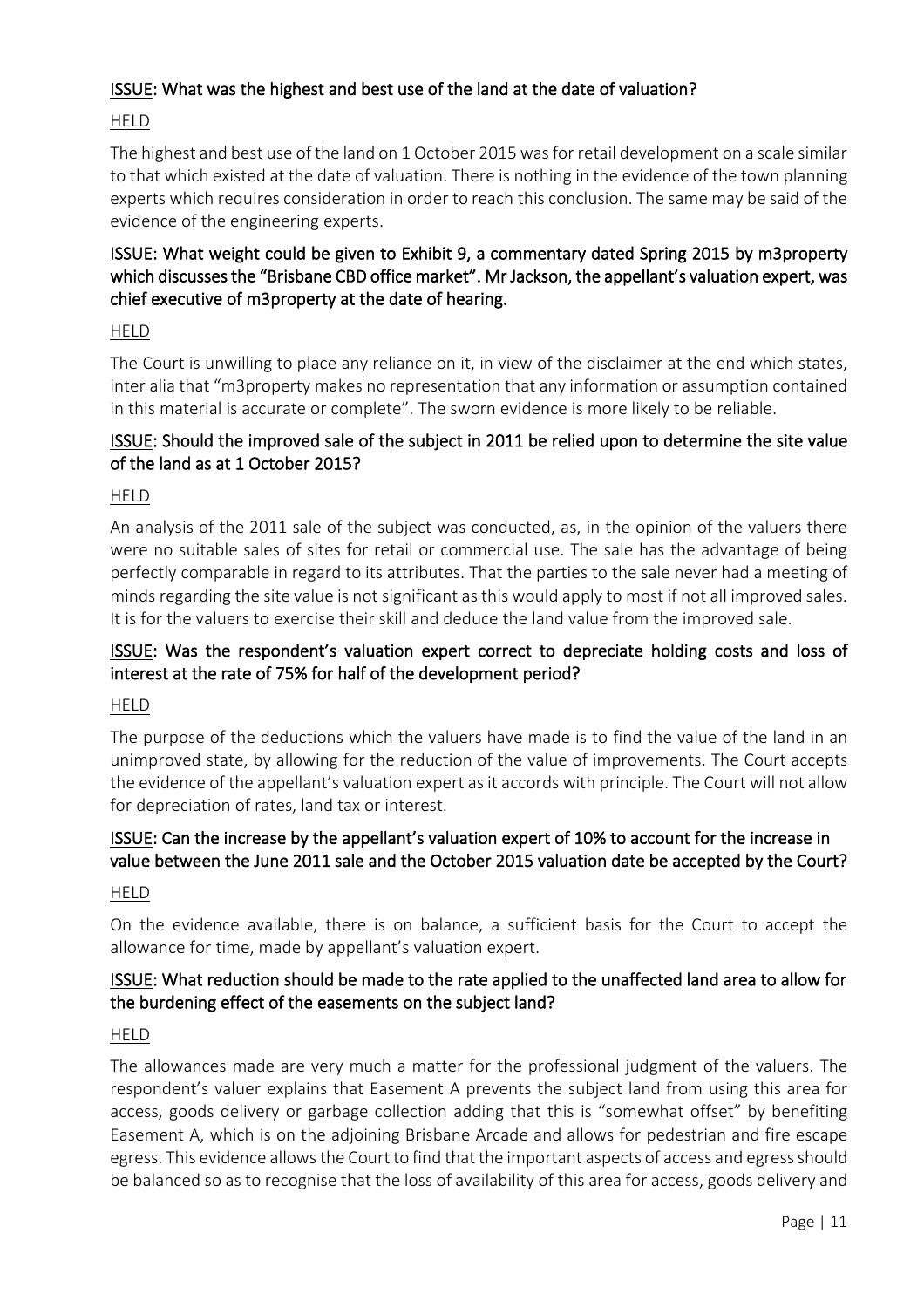<span id="page-11-0"></span>garbage collection should be seen as quite significant in the commercial environment. The overall allowance should be considerably greater than 10% applied by the respondent's valuation expert. The Court accepts the 75% allowance adopted by the appellant's valuation expert as appropriate.

## ISSUE: How should the heritage-listed facade be allowed for in determining the site value of the subject land?

#### HELD

In the circumstances of this case, the global 5% allowance proposed by the respondent's valuation expert is not explained sufficiently for the Court to be able to accept it. On the available evidence the best option is the costing of \$4,073,911, being the additional cost of construction which the preservation of the facade will demand. That allows for the limitation or restriction of use.

## ISSUE: What should the site valuation of the subject land be as at 1 October 2015?

#### HELD

For the preceding reasons, the valuation of the subject property as at 1 October 2015 will be \$35,195,000, which is the rounded figure of the appellant's valuation expert. The alternative assessment by the respondent's valuation expert was made on the basis that there was no potential for a tower. On the basis of his brief consideration of that alternative, he contends for a site value, in the circumstances which the Court has found to exist, of between \$39,000,000 and \$42,500,000. It is a range reached in reliance on the assumed correctness of a previous valuation and is not of assistance.

# ORDER: The appeal against the Valuer-General's decision on objection was allowed and the site value determined at \$35,195,000 as at 1 October 2015.

# *6. Lim v Moreton Bay Regional Council* [2019] QLC 2

#### BACKGROUND

Mr Lim (the claimant) claims compensation following the acquisition of part of his land by the Moreton Bay Regional Council (the council) on 14 August 2015 for "flood prevention or flood mitigation purposes" (levee/drainage). Prior to the resumption, the claimant's property [5.1318 ha] had the real property description of Lot 3 on Survey Plan 172961. After the resumption, the claimant's retained land [2.591 ha] continued to be known as Lot 3, although its description was Lot 3 on SP 282675, and the resumed land [2.5408 ha] was known as Lot 4, with an actual reference of Lot 4 on SP 282675.

#### ISSUE: How should the Court approach the development potential of the resumed land?

#### HELD

The approach to development potential was addressed by then President MacDonald in *Mio Art Pty Ltd & Ors v BCC* [2009] QLC 177 – "*It is not the function of this Court to decide whether the planning authority would approve a particular proposal…… the function of the Court is to determine, how the hypothetical prudent purchaser referred to in Spencer would have viewed the potential financial return if a proposal were considered that included one or other of the proposed plans."*

## ISSUE: Evidence of Mr Lim & "valuation reports". Mr Lim had an engineering degree and had substantial career experience in Asia as a project manager & licenced appraiser. Could he give evidence as an expert?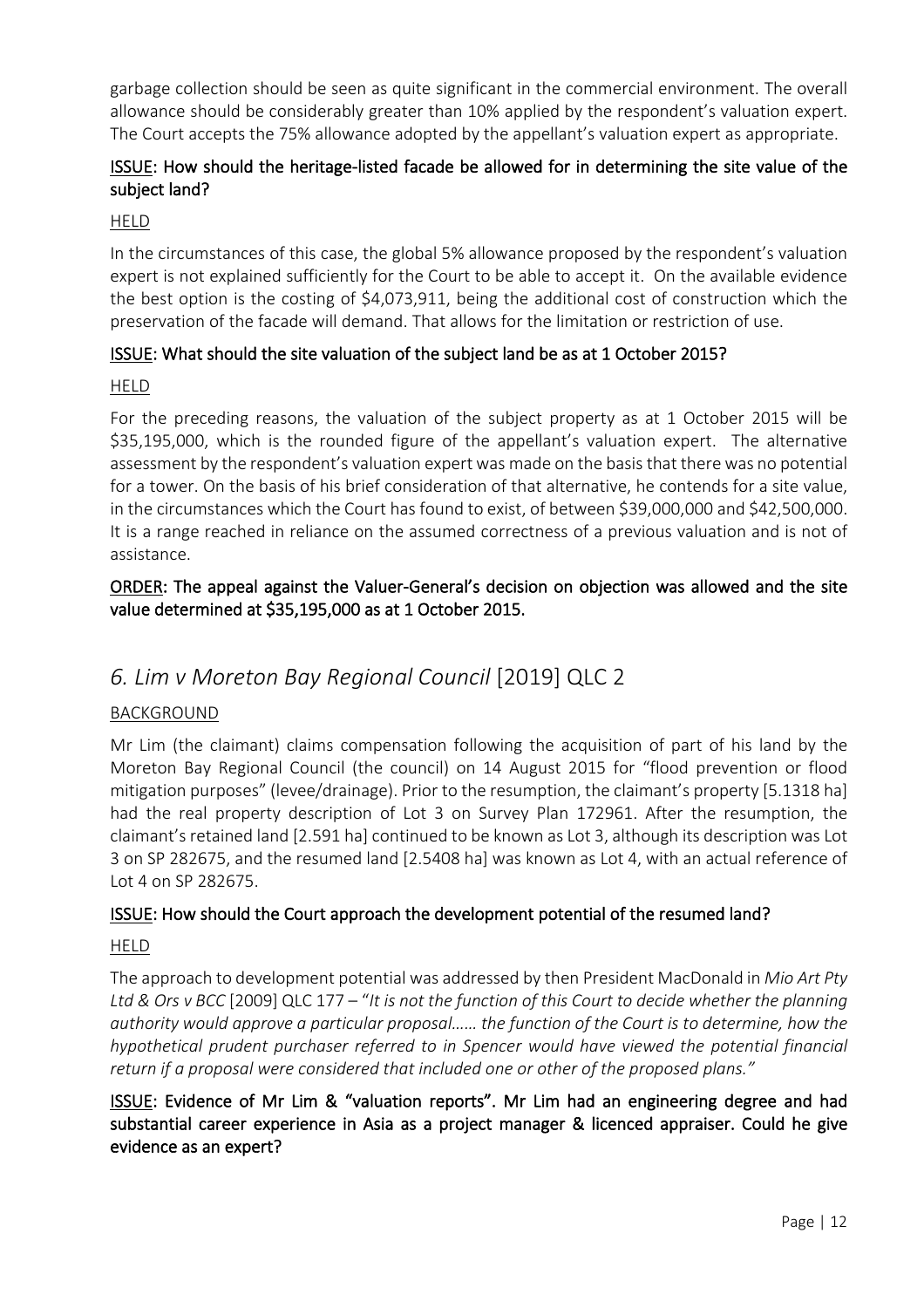## HELD

The Court is in absolutely no doubt that it is precluded from accepting any of Mr Lim's evidence as independent expert evidence. Whilst the Court is able to accept Mr Lim as a lay witness, his evidence is tainted throughout by his departure from referring only to facts and delving into areas of opinion evidence which are the domain of an expert witness. The only expert valuation evidence is that of the council's valuer.

*Cupo v DNRW* [2007] QLC 22 - Valuer appears as advocate & expert - Member Jones:

[*41] - situation that ought to be avoided in all but exceptional circumstances. Generally speaking, subject to his/her duties to the Court, opponent, client and professional governing body, an advocate's role is to persuade the Court to adopt their clients' case and reject the case for the opposition. On the other hand, the role of an expert witness is to assist the Court by giving honest and objective evidence. The failure of any expert to act otherwise would place him/her in breach of the expert witness' overriding duty to the Court. The real potential for tension arising when a person attempts to act as an advocate and expert witness is obvious.*

*[44] The person who attempts to be both advocate and expert witness runs the grave risk of having the weight which might otherwise be accorded to his/her evidence significantly eroded and, in more extreme cases, even rejected entirely. It is a situation that should be avoided.*

#### *Meiers & Anor v Valuer-General* [2012] QLC 19

[17] *For completeness I should point out that the position of Mr Meiers is somewhat different to that found in the Cupo decision, in that in Cupo the independent valuer was not the appellant, where, of course, in this matter, Mr Meiers is one of the appellants in the appeal, and he can hardly be expected to separate himself and leave his expertise at the door when he comes to represent himself. To that end, Mr Meiers' evidence was received by this Court in the full knowledge that he is a registered valuer and that he has expertise in this field, but such evidence could not be received by the Court, in my view, as independent expert valuation evidence, as such evidence is classically understood."*

## ISSUE: Was the town planner, as an employee of the respondent at the resumption date, lacking true independence?

#### HELD

The Court is able to receive expert evidence from the town planner despite his pre-existing relationship with the respondent. He holds the required qualifications to be a town planning expert and his relationship with the respondent was properly disclosed. *Arkinstall & Anor v Gold Coast City Council* [1997] QLC 45 was noted as an example of a town planner giving expert evidence as an employee of a council) Although his expert evidence is able to be properly received by the Court, his pre-existing relationship with the respondent remains an issue to be taken into account when the weight to be attributed to his evidence is considered.

#### THE COURT NOTED

R 24C of the *Land Court Rules 2000* (LCR) which makes clear, that an expert has a duty to assist the Court and that duty overrides any obligation the expert may have to any party to the proceeding or to any person who is liable for the expert's fee or expenses.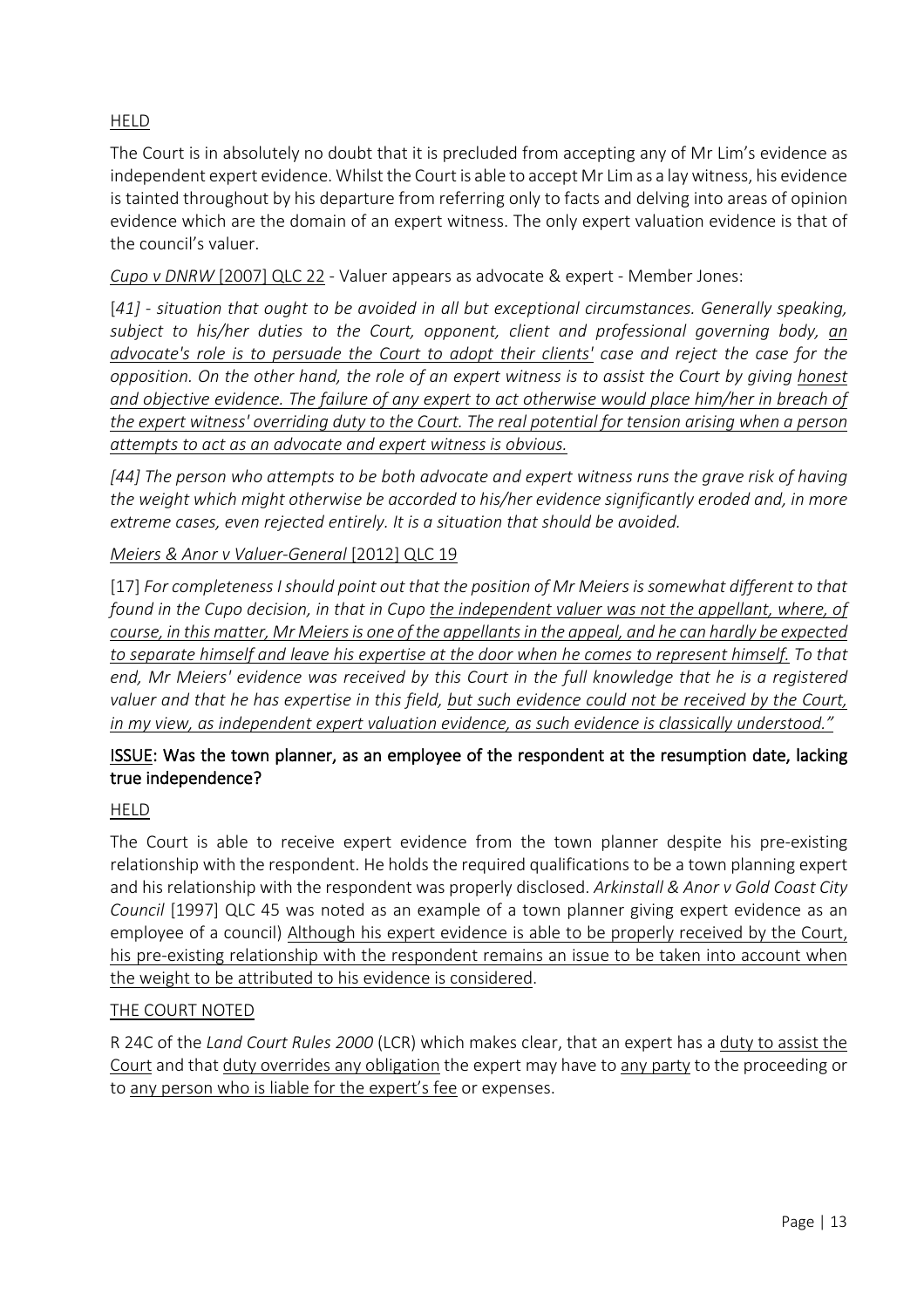# ISSUE: Should the respondent's town planner be permitted to make amendments to his statement in the witness box without first seeking the Court's leave?

HELD

- $\triangleright$  There was at least potential from a town planning perspective for Lot 3 (pre-resumption) to receive a favourable outcome from the respondent for subdivision. (Potential for subdivision must be taken without any reference to the scheme of resumption in existence).
- $\triangleright$  The valuer's evidence casts further doubt on the amendments to Exhibit 7 proposed during evidence-in-chief by the town planner i.e. the valuers evidence of what the Council town planner told him is consistent with the unamended Exhibit 7, but not with the amended Exhibit 7.
- $\triangleright$  On the basis of the valuer's evidence from a valuation perspective there appears to be little doubt that there was an opportunity for the claimant to seek a subdivision of Lot 3 pre-resumption, particularly if the part to be subdivided in the north of the old Lot 3 included an area a little to the south of the southern boundary of the resumed land, which was outside of flood impact concerns.
- $\triangleright$  Put more simply, old Lot 3 may very well have been able to be subdivided into a block made up by the entirety of the resumed land together with a small portion in the north-westerly corner of the retained land, leaving the balance of old Lot 3 as essentially post-resumption Lot 3 with a relatively small area in the north-west removed, but with the house, shed and almost all other improvements remaining on the altered post-resumption Lot 3.
- $\triangleright$  The valuer's evidence of his discussions with the town planner when he was an employee of the Council gives rise to the clear conclusion that it was possible, leaving aside the scheme for the resumption, for the claimant's land to be subdivided into two lots. One containing the existing house and improvements and one containing predominantly the resumed land.

# ISSUE: Has the respondent not complied with r 24D of the LCR in not seeking leave? Rule 24D - a person must not give, and an expert must not accept, instructions to adopt or reject a particular opinion. The claimant contends this is what the town planner has done in making his amendments to Exhibit 7.

HELD

That is a bold assertion made by the claimant which is not supported by any facts. There is simply no direct evidence to support this contention.

# ISSUE: Does Rule 24H LCR apply? i.e. During examination in chief, an expert must not, without the court's leave, repeat or expand on matters contained in the expert's statement of evidence or introduce new material?

# HELD

There is no doubt that r 24H is not meant to apply in circumstances where an expert seeks to do no more than correct mere slips or typographical errors in their report. The town planning expert for the respondent gave the impression that the amendments to page 26 of the report involved nothing more than clarification to avoid confusion. However, the amendments to page 26 could fundamentally change the town planners report. Whether or not the respondent should have sought leave for Exhibit 7 to be amended is dependent upon whether or not the amendments are substantive or merely for clarification/correcting typographical mistakes.

# HELD

Any fair reading of Exhibit 7 in its pre-amendment state could only reasonably lead to a conclusion that the report was specifically stating that the resumed area was capable, from a planning perspective, of having a dwelling in the resumption area. That is, the retained area would retain its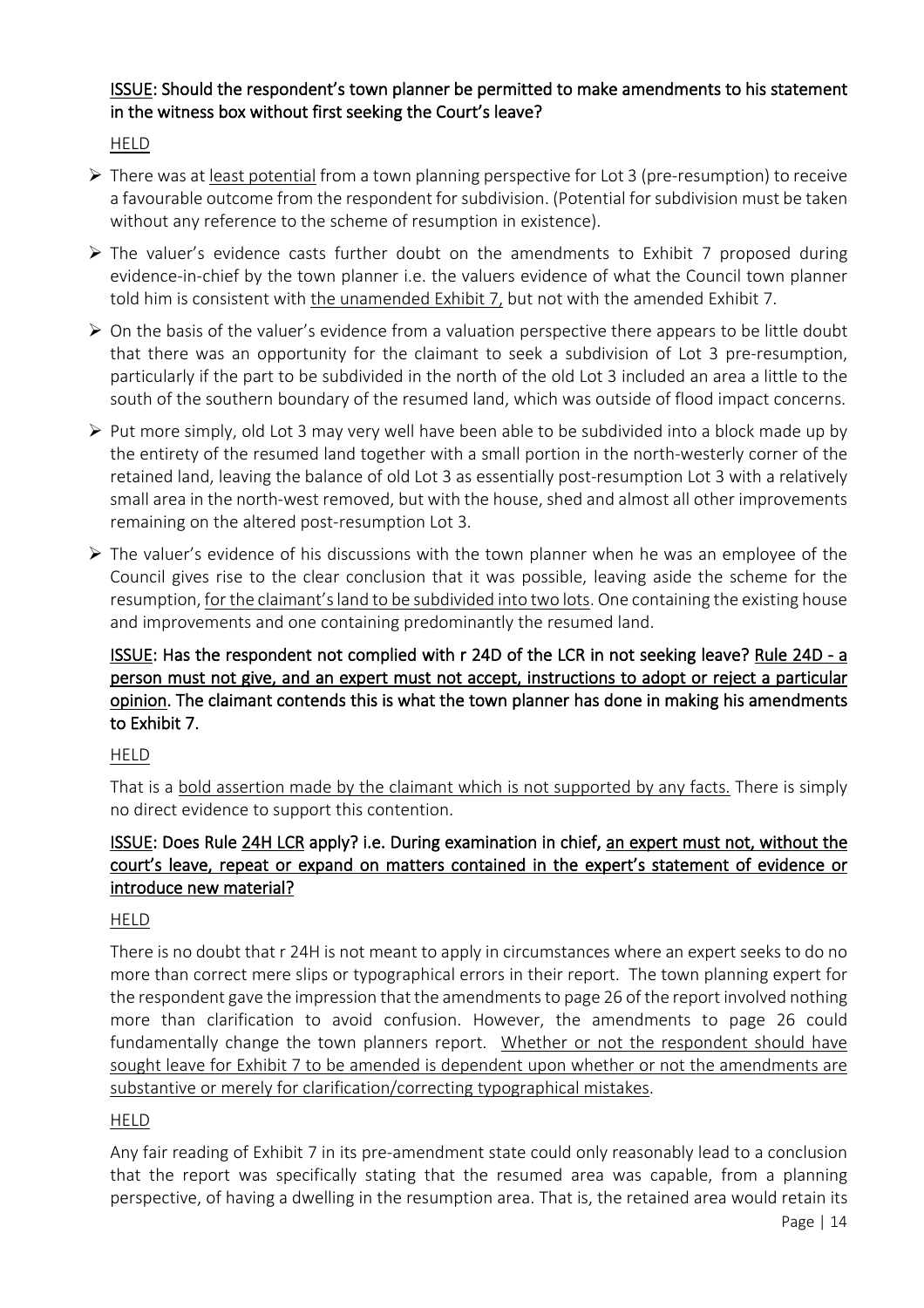dwelling and the resumed area could have had a dwelling constructed on it, albeit "on a limited part" of the resumption area. Exhibit 7 in its unamended form is of particular assistance to the Court. The unamended report is also more consistent with the evidence of the valuation expert as to his discussions with the town planning expert when he was employed by the respondent as to the possibility of the northern part of the applicant'sland being capable of subdivision for residential purposes pre-resumption.

The amendments proposed by the town planner were not just typographical but were making a substantive change to Exhibit 7. Not only should leave to make the amendments have been sought, the claimant should have been provided with advance notice of the respondent's intention via the town planning expert to have the contents of Exhibit 7, which the claimant had had for many months, amended. This would have allowed the claimant a fair opportunity to consider the proposed amendments. An opportunity which he did not properly have when the amendments were proposed.

#### HELD

re Subdivisional Potential - on the totality of the evidence, and in particular the evidence of the valuer's discussion with the town planner, the Court is satisfied that absent the resumption, there was a real opportunity for the claimant to seek to have the northern part of his land, including all of the resumed area, subdivided in order to allow the construction of a dwelling on the northern part of the pre-acquisition land.

#### Valuation evidence

## ISSUE: Have the key characteristics of the subject land relating to koala habitat, mature rainforest vegetation, flora and fauna which exist on the resumed land been taken into account by the Council's valuation expert?

#### HELD

Although these characteristics are front and centre of the claimant's case and are critical features of the resumed land, the Council's valuer does not appear to have considered sales with the same features. There are no photographs of the sale properties. On the evidence, the Court finds that these key characteristics of the resumed land are not to be found in any of the sale properties advanced by the Council's valuer. There may be a scarcity of such sales within the area of sales referred to by him, however he could have searched for properties with such attributes further afield and made relevant locality adjustments to those sales. The adjusted upper limit of the compensation contended by the council's valuer of \$177,856 can be a starting point. This is because the particular attributes of koala habitat, mature rainforest, flora and fauna and creek which existed on the claimant's land in the before case have been completely removed from the claimant's land in the after case. The simple before and after calculation does not adequately take into account the loss suffered by the claimant in losing ownership of said characteristics.

#### Sales to public authorities

## ISSUE: Is it appropriate for the Court to use the purchase of the Dale Street properties by the respondent or their valuations by the respondent's valuer?

#### HELD

In all of the circumstances, the Dale Street sales to the respondent are able to be considered as part of the valuation evidence in this matter, although care needs to be exercised when using those sales as direct comparators to the resumed land due to the different zoning of those sale properties.

Although sales to public authorities should be treated with caution, they are admissible.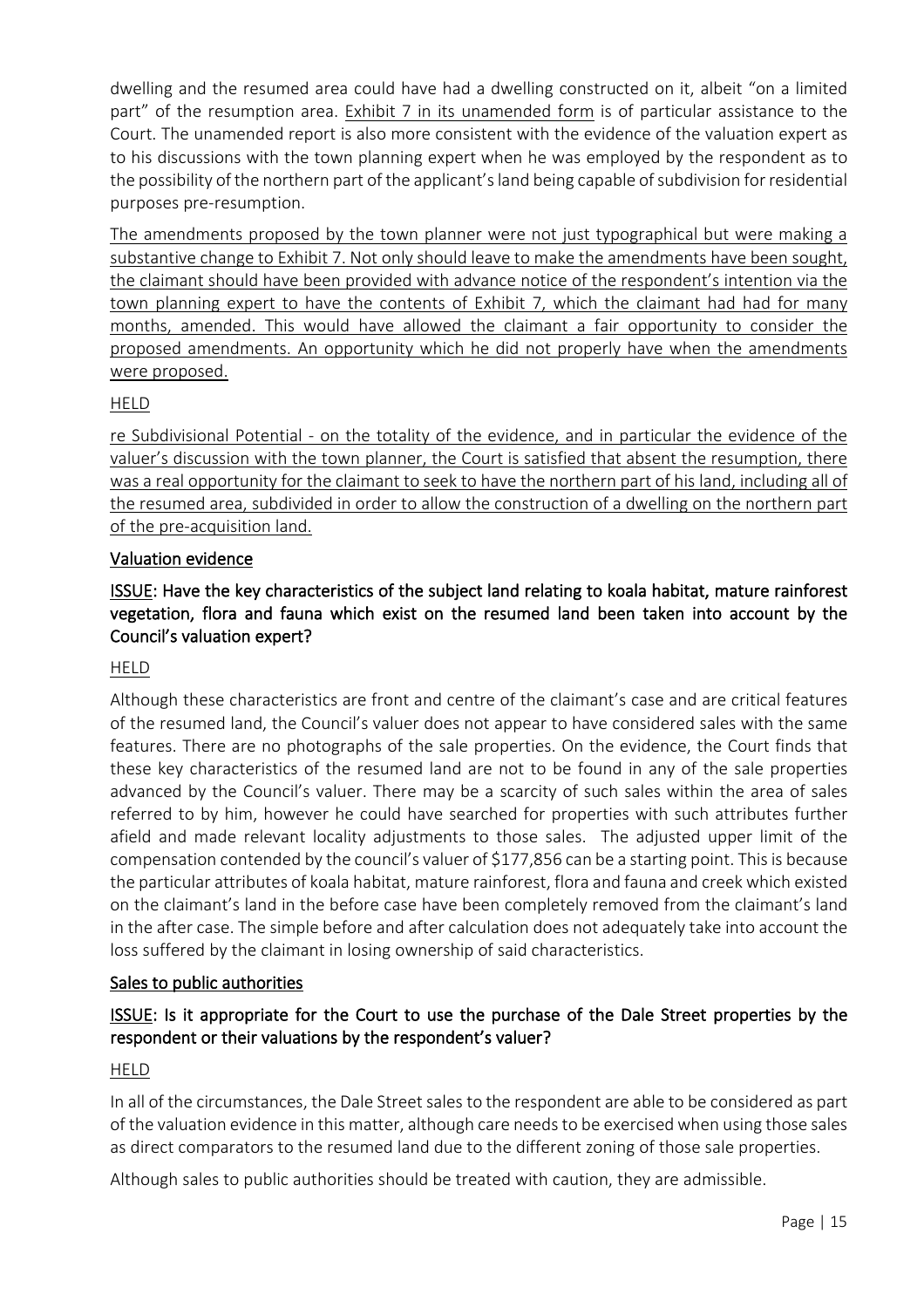Caution is required as public authorities may have an advantage in the bargaining process. Amounts may include injurious affection/solatium and may reflect market value. Such sales may have both a depressive and enhancing effect. Was the sale transacted on a consensual basis? [*Chaudry v Liverpool CC* [2008] NSWLEC 251 - Pain J followed].

The Court also referred to the following extract from the *Law of Compulsory Acquisition 2nd ed 2015* at 394-5 (Marcus Jacobs):

 *"Evidence of sales to the resuming authority may be admissible if a party seeking to introduce such evidence first establishes that the 'transaction may be regarded as voluntary in character'. Evidence of sales to the resuming authority may have some probative value and may be admissible as comparable sales data".*

The Council's valuation expert agreed during cross-examination that the purchase by the respondent of the Dale Street properties was as a result of voluntary negotiation between the parties.

#### Findings on valuation evidence

#### THE COURT NOTED

There was some factual evidence provided by both the claimant and the respondent that assists in arriving at the appropriate value of the resumed land, however the Court is not favoured by reliable expert opinion evidence taking all relevant factors into consideration to assist in arriving at the appropriate value for the resumed land. It is not the function of this Court to either have a guess or take a punt as to what the proper value of the resumed land is. The Court is required to adopt a reasoned, transparent approach based on the factual evidence and on so much of the expert opinion evidence that is considered reliable. Earlier in these reasons a sum of \$177,856 was noted as the starting point for determining the value of the resumed land.

## ISSUE: How should the Court approach the assessment of compensation given that the key characteristics of the subject land relating to koala habitat, mature rainforest vegetation, flora and fauna have not been taken into account by the Council's valuation expert?

#### HELD

Taking into account the real value of the koala habitat, established rainforest, flora, fauna and creek on the resumed land, as well as the added benefit of the resumed land having multiple entry/exit points, the sum of \$177,856 is increased by a further 15% to take those attributes into account. This equates to \$26,680 (rounded) and a total of \$204,536 which is a 30% increase over the compensation amount of \$152,500 put forward by the Council's valuer. To remove any doubt, an increase of 30% is considered reasonable to cover for the attributes (koala habitat, established rainforest, flora, fauna and creek on the resumed land), leaving aside subdivision potential.

## ISSUE: How should the Court address the potential for subdivision of the northern part of the preresumed land, and the impact that any potential has on the value of the resumed land?

#### HELD

On the evidence, it was not a certainty that an application pre-resumption, (leaving to one side the scheme), would have been approved by the respondent. The prospects of success for any subdivision application could not be rated as any more than 50% and perhaps less. It is apparent from the council's valuer's evidence that had he been valuing the resumed land as a separate lot with approval for a residence on or nearby to it, then the value of the resumed land would have substantially increased. The best that the Court can do is take into account the council valuer's sales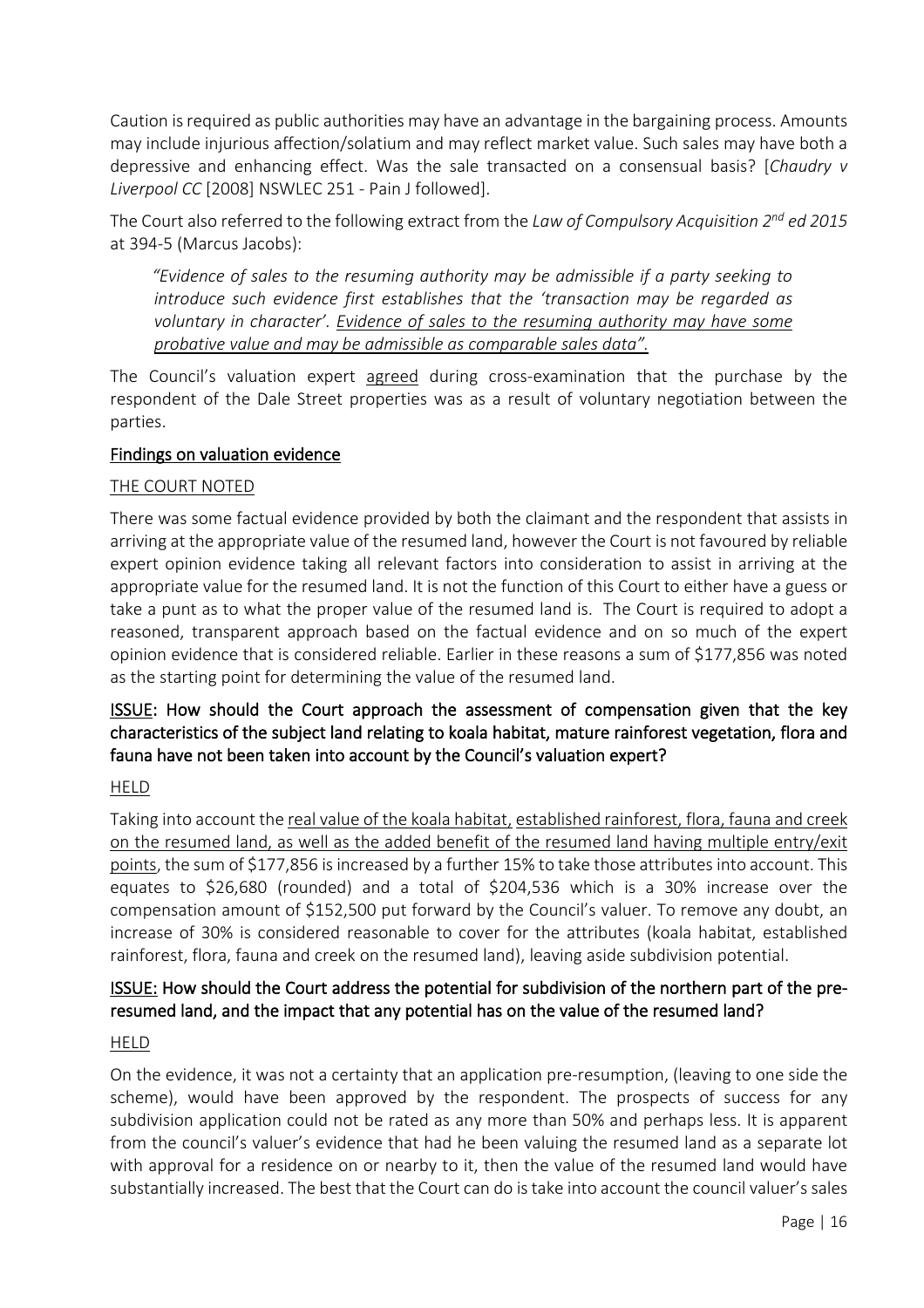<span id="page-16-0"></span>1 to 5 and the land component of the Dale Street sales in order to arrive at a figure above the sum of \$204,536 which takes that possibility into account. It is considered appropriate to increase the value of the resumed land to take into account the possibility of a favourable application for subdivision by 25%, which amounts to an increase of \$51,134 making a total of \$255,670.

## ISSUE: What, if any, disturbance items should be awarded to the claimants?

#### HELD

The claimant has not quantified any costs which might be reasonably incurred by way of disturbance costs. It is not enough just to make a general claim for disturbance costs. The applicant is required to put some meat on the bones. In this case, there is simply nothing presented by the applicant which can enable the Court to make an award for disturbance.

# DETERMINATION: With respect to the claimants claim for compensation in this matter for the resumed land (known as Lot 4 on SP 282675 post-resumption land) as at the date of resumption to be \$255,670 plus interest.

# *7. Pfeiffer Nominees Pty Ltd v Dept of Transport and Main Roads* [2019] QCA 101

#### BACKGROUND

- $\triangleright$  In 2007, the applicant's land, which fronted the Captain Cook Highway north of Cairns, was resumed. The purpose of the resumption was to upgrade the highway at that point. By s 12(5) of the *Acquisition of Land Act 1967* (the Act), the applicant became entitled to compensation to be assessed according to s 20(2) of the Act, by reference to the value of the estate or interest of the applicant in the land taken on the date when it was taken.
- $\triangleright$  Although adjacent to the highway, a Limited Access Declaration by the Commissioner of Main Roads (made in 1983 "the Declaration") was a legal impediment to accessing the highway from the subject land. By s 11A(5)(a) of the *Main Roads Act 1920-1979 (Qld)*, the effect of the Declaration was that direct access could not be obtained from the applicant's land unless the Commissioner first gave consent.
- $\triangleright$  The applicant claimed compensation for the resumption, upon the basis that it should be assessed by disregarding the effect of the Declaration. The respondent contended that what had to be assessed was the actual value of the land, affected as it was by the Declaration. The difference between those two positions was the issue for determination in the proceedings before the Land Court and the Land Appeal Court.
- $\triangleright$  At the hearing in the Land Court, the valuers who gave evidence agreed that, if the Declaration was brought into account, the value of the land (and thereby the amount of the compensation) should be assessed at \$580,000, whereas if the Declaration was to be disregarded, the amount should be \$2,170,000.
- $\triangleright$  The Land Court held that the Declaration should be disregarded and assessed compensation in the higher amount. The Land Appeal Court allowed the appeal, holding that the Declaration should be brought into account and that the compensation should be the lower amount.

#### APPEAL TO COURT OF APPEAL

Pfeiffer applied for leave to appeal to the Court of Appeal on a question of law. The basis of the proposed appeal is that the identification of the relevant scheme was a question of fact determined by the Land Court and consequently Land Appeal Court made an error in law as it was inappropriate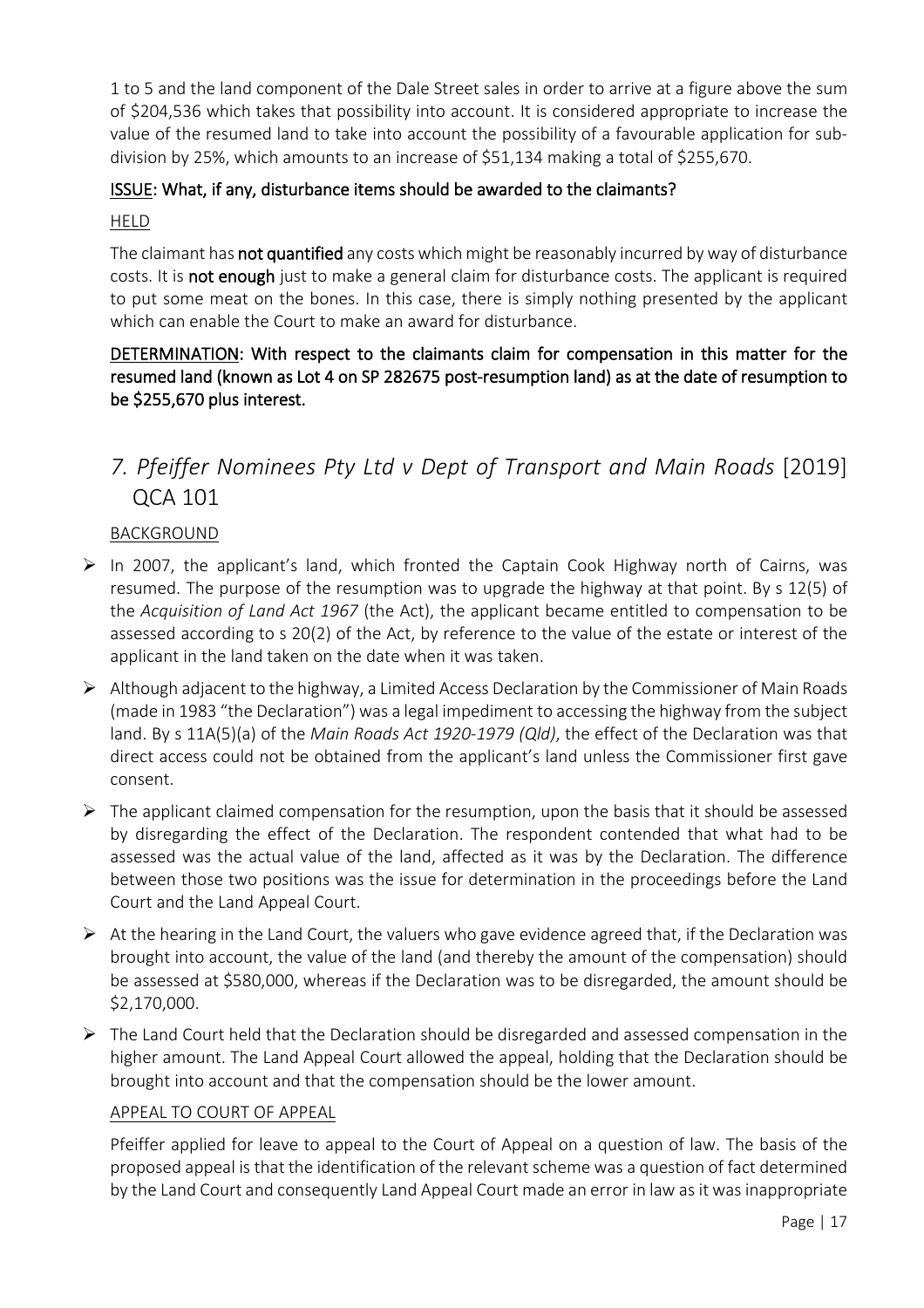for an appellate court to substitute its own view or conclusion because it saw the matter differently i.e. an appeal court must first identify that the primary decision maker (Land Court Member) acted on some wrong principle of law or that the valuation under challenge was entirely erroneous. (s 74 *Land Court Act 2000*).

## ORDER: Leave to appeal granted - appeal dismissed.

HELD

[1] What had to be assessed under s 20(2) *Acquisition of Land Act 1967* was "the value of the estate or interest of the claimant in the land taken on the date when it was taken", however this assessment is qualified by the *Pointe Gourde* rule and any increase or decrease of the actual value of the land being resumed affected by the very "scheme" of which the resumption forms an integral part is to be disregarded.

[2] The authorities have frequently expressed this rule by reference to a "scheme, e.g. in *Pointe Gourde*, what was to be disregarded was said to be the *"scheme underlying the acquisition".* In *Melwood Units*, it was "the very scheme of which the resumption forms an integral part". And in *Queensland v Murphy*, the High Court referred to *"the scheme of which resumption is a feature".*  The High Court also said in that case that the rule requires a disregard of planning restrictions which *"can properly be regarded as a step in the process of resumption",* citing its judgment in *Housing Commission of New South Wales v San Sebastian Pty Ltd.*

[3] The controversy in many cases applying the *Pointe Gourde* rule, (as in this case) is in the identification of the relevant "scheme". A precise definition of the term, which would largely avoid the controversy, has not been developed or at least widely and authoritatively accepted.

[4] It may be accepted that the question of what is the scheme, in the application of the Pointe Gourde rule, is a question of fact. But as Lord Nicholls said in *Waters v Welsh Development Agency*, *"the extent of a scheme is often said to be a question of fact. … But selecting from these background facts those of key importance for determining the ambit of the scheme is not a process of fact-finding as ordinarily understood."* Rather, it involves the exercise of judgment. In this case, therefore, it was necessary for the Land Appeal Court to find an error in the exercise of that judgment. Member Stilgoe [LAC] clearly identified that as the task for the Land Appeal Court.

[5] The Land Court appears to have concluded that the relevant scheme is one which may have been in existence before the making of the Declaration in 1983, but which existed at least from that date. The Court referred to this as "the "scheme" created by the declaration". On no reasonable basis could it be thought that the "scheme" for which this land was resumed was one which was created by the making of the Declaration. This land was not resumed to further a purpose for which the Declaration had been made. It was resumed to upgrade a highway, which had long been used. It is only by characterising "the scheme" in the general sense that the scheme was the ongoing improvement of the highway, that it could be said that the scheme had existed as early as 1983. But if that was the case, the scheme existed even earlier than the Declaration. The purpose of the Declaration was to facilitate a better use of the highway; it was not an end in itself. And it could not be said that the resumption of the applicant's land was an "integral part" of such a "scheme". As Member Stilgoe reasoned, the restriction imposed by the Declaration, with or without this resumption, could and did apply, as it had for decades.

[6] On a high level of generality, it could be said that both the Declaration and this resumption were part of a scheme for the ongoing upgrading of the Captain Cook Highway. But that would not warrant the application of the Pointe Gourde rule in this case for two reasons: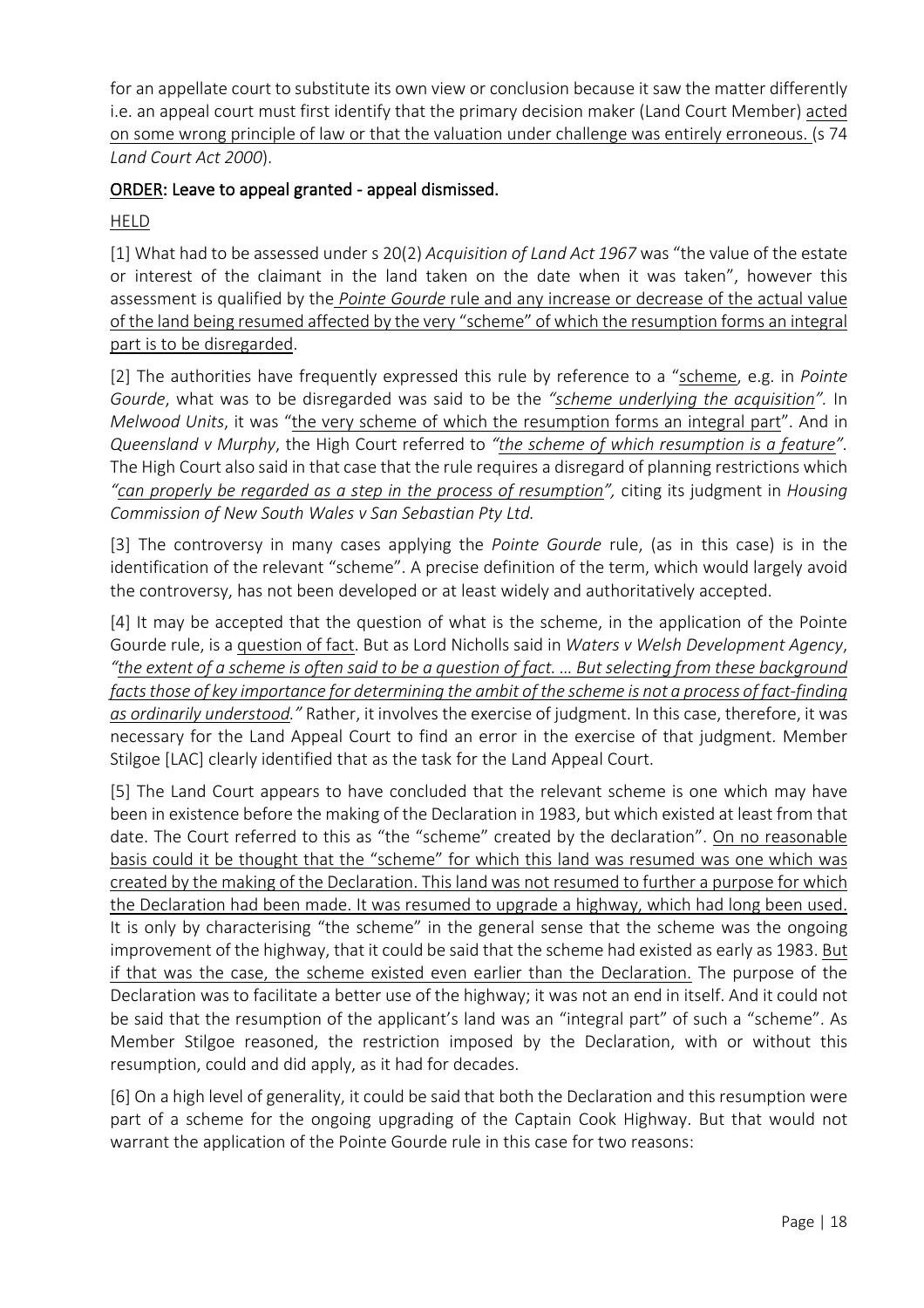- <span id="page-18-0"></span>i. The rule will operate only where the value of land is enhanced or diminished "by the very scheme of which the resumption forms an integral part". When the reasons for the existence of the rule are understood, it can be seen why that is so. In essence, it is because of the unfairness, either to the resuming authority or (in cases which are said to involve "*Pointe Gourde* in reverse") the landowner. There is no evident unfairness in compensating the applicant for this resumption according to the actual value of its land.
- ii. If the Pointe Gourde rule is to be applied in this case, it would only be by identifying the scheme at that very high level of generality, namely a scheme to continuously upgrade the highway. But upon that premise, what is the effect of the scheme, as distinct from only one component of that scheme (i.e. the Declaration) upon the value of the land? As I have said, the Land Court Member at first instance was wrong to identify the scheme only as the Declaration. If the scheme was the ongoing construction and upgrade of the highway, the impact overall of that scheme upon the subject land would have to be considered, which it was not in this proceeding.

# *8. F A Pidgeon & Son Pty Ltd v Valuer-General; 310 Ann Street Nominees Pty Ltd v Valuer-General (No 2)* [2019] QLC 25

## **BACKGROUND**

This decision relates to three appeals pursuant to s 155 of the *Land Valuation Act 2010* (LVA) against the respondent's decision on objection for site values as at 1 October 2015. LVA073-17 concerns land owned by 310 Ann Street Nominees Pty Ltd comprising as Lot 1 on Crown Plan AP 3495 (leasehold) and Lot 2 on RP 124155 (freehold). The relevant objection decision reduced the site value from \$31 Million to \$26 Million. The appellant contended for a site value of \$19,200,000. LVA074-17 relates the freehold component of LVA073-17 namely Lot 2 on RP 124155 in which the objection decision reduced the site value from \$30 million to \$25 million. The appellant's contended site value was \$18,460,000. LVA075-17 relates to land located at 300 Ann Street, Brisbane City owned by F A Pidgeon and Son Pty Ltd. The objection decision decreased the site value from \$12 million to \$11.5 million. The appellants contended site value was \$9,290,000.

# ISSUE: Was the opinion of the appellants valuation expert, that 100% of the student accommodation concessions be deducted when analysing sales 1 and 2 properly based on facts?

#### HELD

An expert's opinion, in itself, has little weight. What is important, is the full exposure (and testing where required) of the reasoning process whereby the expert starts with proved or admitted facts and then reaches a reasoned conclusion. The appellant's valuation expert did not have a sufficient factual or evidentiary basis on which to base the 100% allowance for the concessions he contended for in respect of sales 1 and 2. There was sufficient factual evidence to support a partial allowance for the concession, but not the full 100%.

#### ISSUE: May an error in the reasoning of a decision on objection be logically probative of the grounds of appeal anticipated by s. 169 (3) of the LVA?

#### HELD

In Tennyson Reach it was successfully argued before the Land Appeal Court by the Valuer-General that the proper construction of the LVA required that an appellant to first discharge its onus of proof, before the Court would be permitted to go on to consider the appropriate site value for the land in question. The objection decision maker gave evidence relating to highest and best use which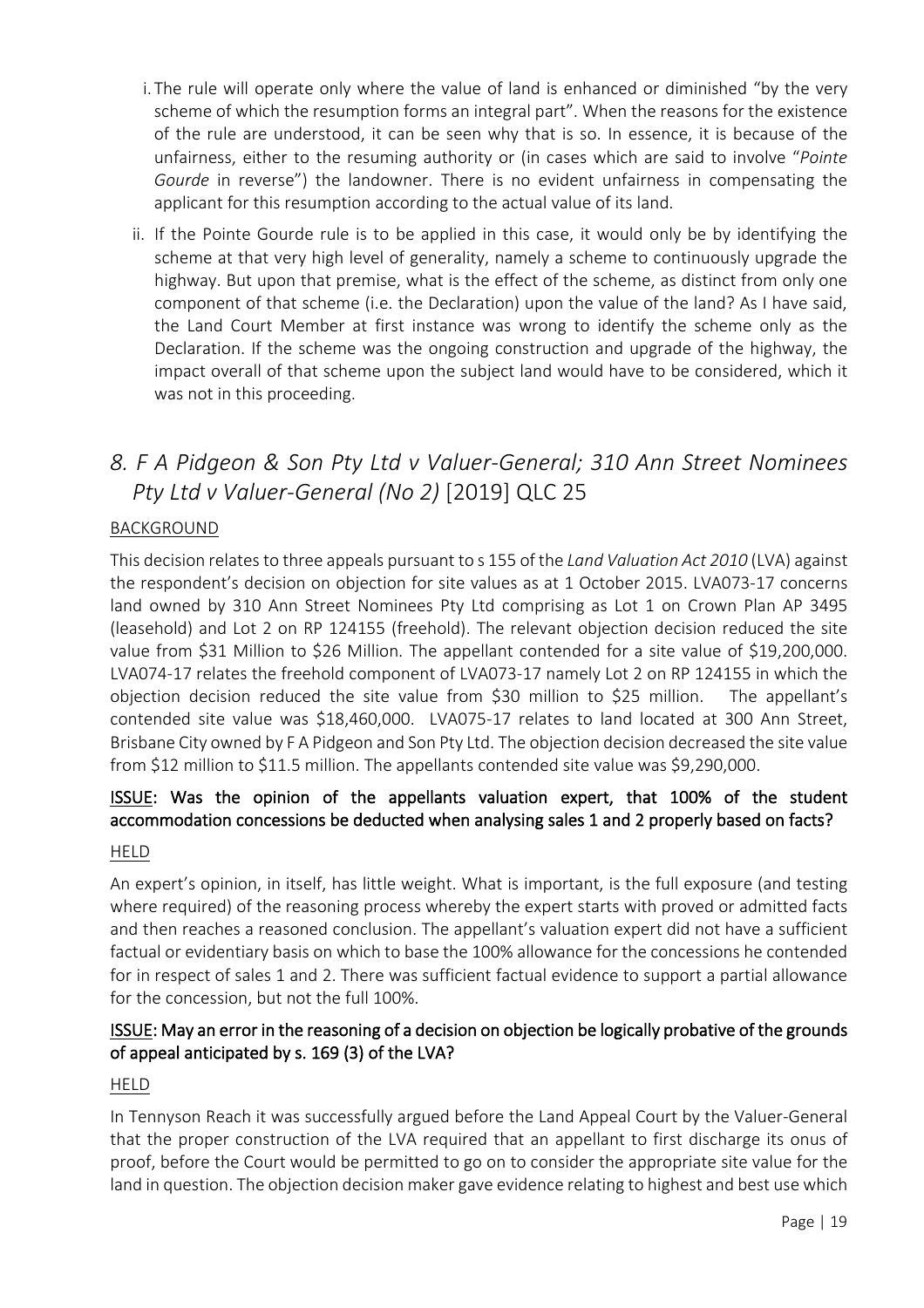was relevant to the appellant's discharging their onus of proof of the grounds of appeal. This evidence will be given such significance as is warranted in determining if the appellants have discharged the onus in each appeal.

#### **THE COURT NOTED**

These comments should not be taken as in any way endorsing a fishing exercise by an appellant in seeking to call LVA decision-makers (as witnesses). The grounds of appeal must relate to the decision on objection and the evidence that can be given by a decision-maker must be pertinent to a ground or grounds of appeal. Any appellant who seeks to call evidence from an LVA decisionmaker, in circumstances other than those I have identified, would run a severe risk of either being found to embark on a fishing exercise or acting frivolously and vexatiously and would run a considerable risk of an award for costs being made against it.

## ISSUE: Did the decision-maker for the notice of objection err in having regard to the "merged market" theory i.e. that at the relevant date, purchasers of development sites in the CBD, whether commercial or for residential purposes, were competing in the same market?

HELD

Properties in the Brisbane CBD in 2015 did not neatly fall into a one-size-fits-all category. The subject properties are clear examples of this. Their highest and best use is for relatively low-rise commercial buildings. The general location at 300 and 310 Ann Street on the fringe of the CBD is well away from the Brisbane River and any river views. These two properties have the added burden of a railway tunnel passing underneath. It is common ground that these factors resulted in the highest and best use designations. It cannot be accepted, given the market conditions existing in 2015, that a sale site having a highest and best use of a residential tower of 80-storeys, with commanding views of the Brisbane River, can be seen as directly comparable to the subject properties because they are all located in the Brisbane CBD, with the same planning scheme (CCNP) and are thus, part of the same "merged market". To so find, given the facts of this case, and the market evidence at and around the valuation date, would be an absurd result.

## ISSUE: Are sales 3, 4 and 5, being residential apartment sales in July 2014, reliable for comparison to the subject sites?

#### HELD

The evidence of the appellant's valuation expert that these sales are not reliable for comparison to the subject sites is accepted.

#### ISSUE: Was Sale 4 (30 Albert Street) reasonably exposed to the market?

#### HELD

Sale 4 (30 Albert Street) was an off-market transaction and in light of s 18 of the LVA, not reasonably exposed to the market. Such a sale must therefore be excluded from consideration.

#### ISSUE: Was Sale 2 (97 Elizabeth Street) reasonably exposed to the market?

#### HELD

Notwithstanding s 18 of the LVA, both valuers were of the view that the sale was bona fide as it was negotiated by experienced agents and the purchase price was considered to reflect the market. On what evidence there is before the Court it does not appear to be in dispute that the sale was not marketed and, for that reason alone, the same conclusion regarding s 18 of the LVA applies.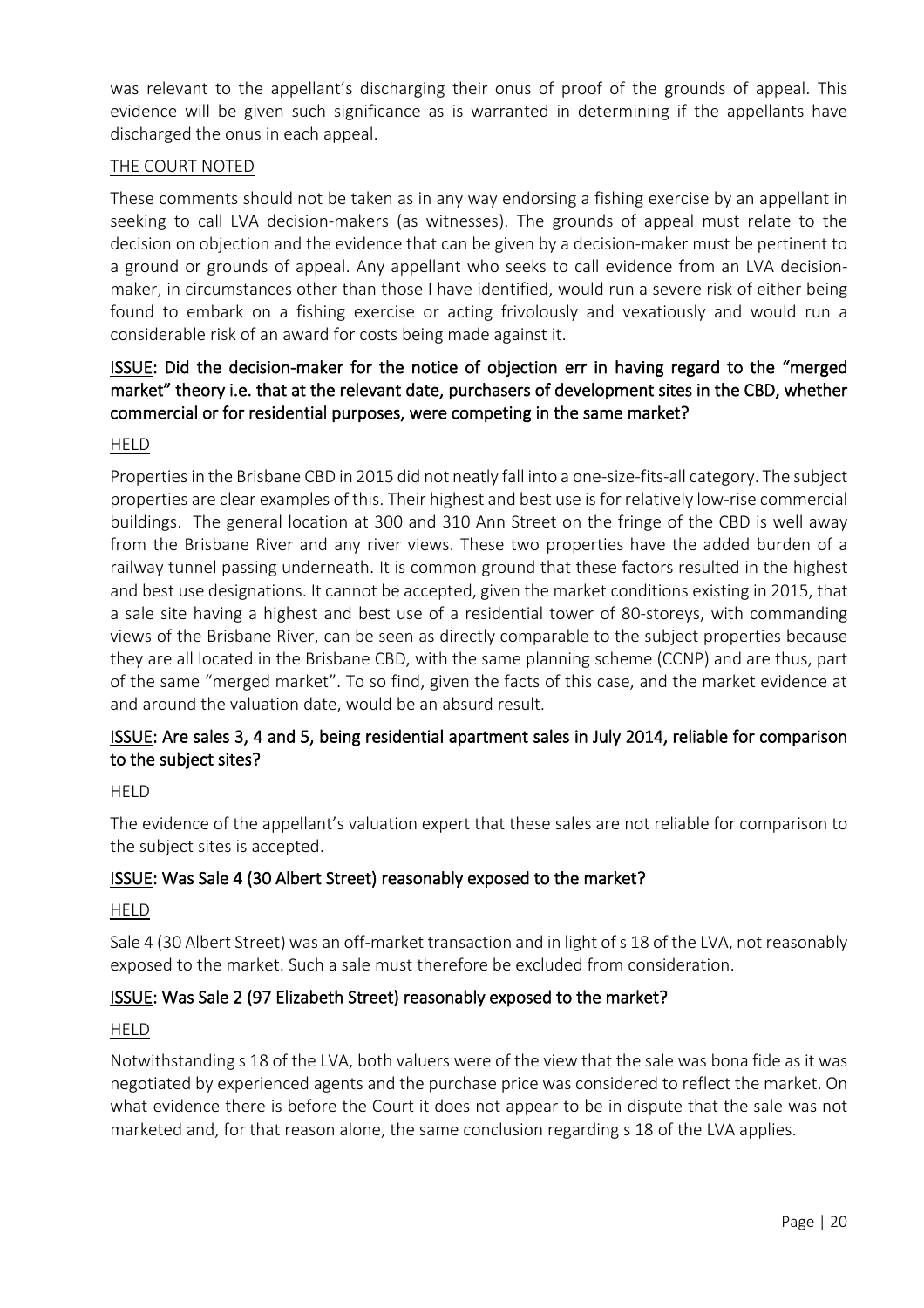ISSUE: Did the infrastructure credits received by developers of student accommodation result in those developers paying a premium of equal value to the amount of the infrastructure credit when purchasing land for student accommodation developments?

#### HELD

No, the evidence shows that the developers of the student accommodation paid market value. There is no evidence before the Court that shows that those purchasers were in any way overanxious, from a bona fides perspective.

ISSUE: Alternatively, did the limited number of sites suitable for generating the required demand for student accommodation sites, combined with the increased demand created by the existence of the concessions, drive developers of student accommodation to pay more for the sites than would a commercial or residential developer to whom the reduced development costs were unavailable, thus creating a market for student accommodation sites as a separate and distinct part of the general Brisbane CBD market at the time the concessions were in existence?

#### HELD

During the time of the concessions (at least), there was a separate market in the Brisbane CBD for sites suitable for development for student accommodation. As the highest and best use of the subject properties does not include student accommodation, it is not appropriate to compare sales within the CBD student accommodation market with the subject properties unless there is an assessment of those sales for the purpose of undertaking a proper comparison with the subject properties. The market for student accommodation may have been so different to the commercial market at the relevant date and the comparative analysis as a result so difficult, as to make the student accommodation sales unhelpful for the purpose of valuing commercial sites. (Brewarrana)

#### ISSUE: Did the appellant's valuation expert err in attempting to amend a purchase price on the basis of a "premium to market"?

#### HELD

It was a significant error to have attempted to amend a purchase price paid for a property per se. It may well be the case that a purchaser has paid much more for a property than they should have paid, that however, is not a reason to adjust the purchase price. A sale either reflects the market and is a bona fide sale or does not reflect the market and has questionable bona fides. (*Liat)*

## ISSUE: Was there any factual basis for the opinion of appellant's valuation expert that the total amount of each concession was, in effect, added to the price that the purchasers were prepared to pay for the respective sale properties in order to secure the sales?

HELD

There was no factual basis to support the valuation expert's opinion.

#### ISSUE: What adjustment for comparability purposes should be made to the student accommodation sales to account, to reflect the fact that the purchasers paid more than they otherwise would have due to the more favourable feasibility as a consequence of the concessions?

#### HELD

It is necessary to consider the facts of the particular sale to determine the extent of any adjustment that needs to be made when undertaking the comparison. There is no evidence to support a conclusion that the full amount of the concession should be taken into account, but there is evidence that for comparison purposes some of the concession should be accounted for. Taking all of the evidence into account, including the confidential evidence it is clear that Sales 1 and 2 contain a market value attributable to the existence of the concessions in the student accommodation market